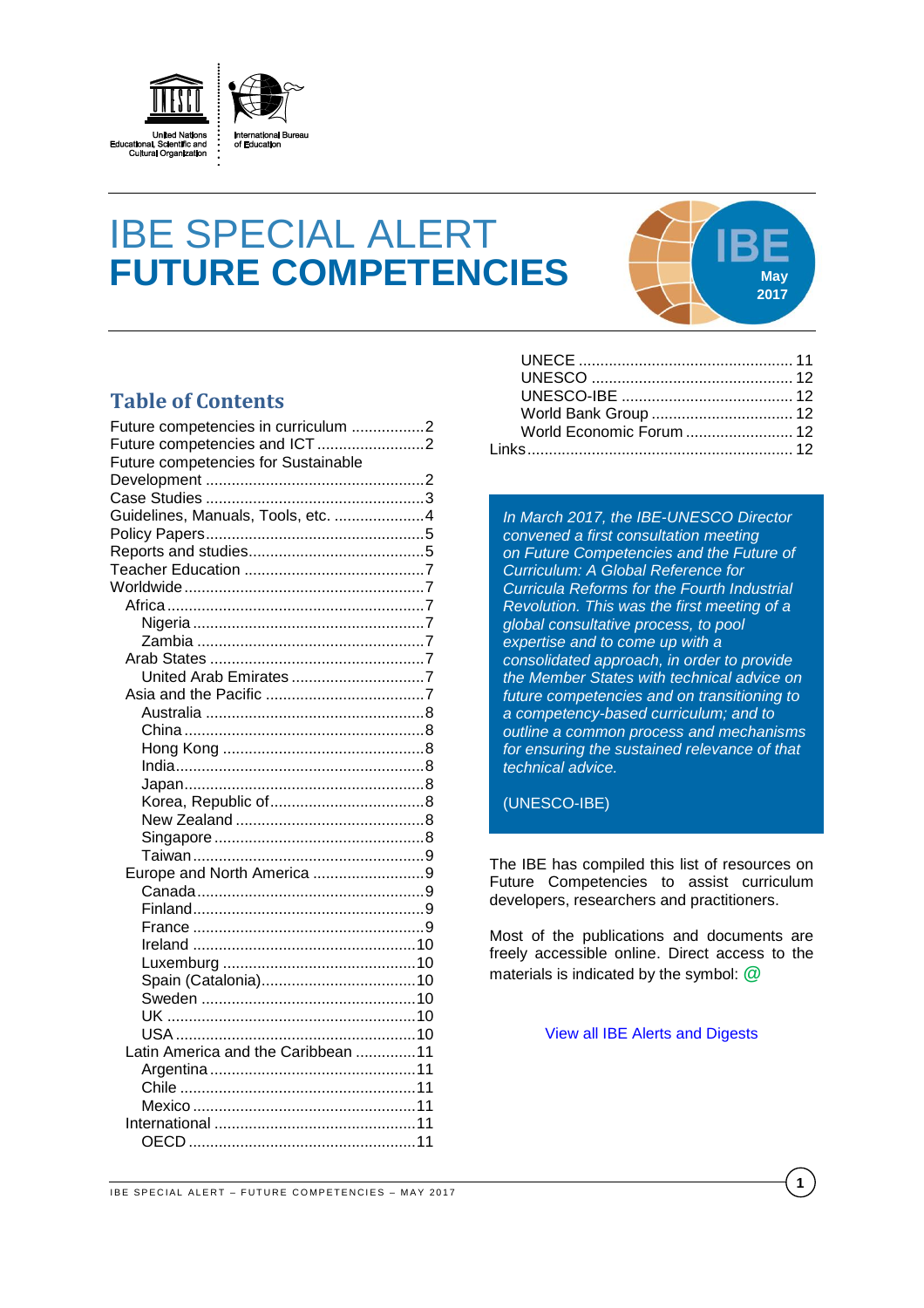# <span id="page-1-0"></span>**Future competencies in curriculum**

**@** [The Australian Curriculum: Work Studies,](http://www.australiancurriculum.edu.au/work-studies/introduction)  [Years 9–10](http://www.australiancurriculum.edu.au/work-studies/introduction) ACARA, 2015

**@** [Character education for the 21st century:](http://curriculumredesign.org/wp-content/uploads/CCR-CharacterEducation_FINAL_27Feb2015.pdf)  [What should students learn?](http://curriculumredesign.org/wp-content/uploads/CCR-CharacterEducation_FINAL_27Feb2015.pdf) Center for Curriculum Redesign; 2015

**@** [Curriculum Reform in Korea: Issues and](https://rd.springer.com/article/10.1007/s40299-013-0161-2)  [Challenges for Twenty-first Century Learning](https://rd.springer.com/article/10.1007/s40299-013-0161-2) So, K. & Kang, J. Asia-Pacific Edu Res 2014

**@** [Un curriculum competencial para la](http://ensenyament.gencat.cat/web/.content/home/departament/linies-estrategiques/curriculums-competencials/curriculum_primaria_es.pdf)  [educación primaria](http://ensenyament.gencat.cat/web/.content/home/departament/linies-estrategiques/curriculums-competencials/curriculum_primaria_es.pdf) Generalidad de Cataluña, Departamento de Enseñanza, 2015 **[English](http://ensenyament.gencat.cat/web/.content/home/departament/linies-estrategiques/curriculums-competencials/curriculum_primaria_en.pdf)** 

**@** [Educational Action Research to Achieve](http://search.proquest.com/central/docview/1819251177/fulltextPDF/BA9080FD9ABA4412PQ/2?accountid=41859)  [the Essential Competencies of the Future](http://search.proquest.com/central/docview/1819251177/fulltextPDF/BA9080FD9ABA4412PQ/2?accountid=41859) Kapenieks, Janis. Journal of Teacher Education for Sustainability, V.18(1), 2016 (ProQuest)

**@** [Framework for 21st Century Competencies](https://www.moe.gov.sg/education/education-system/21st-century-competencies)  [and Student Outcomes](https://www.moe.gov.sg/education/education-system/21st-century-competencies) Singapore Ministry of Education, 2015

**@** [Key competencies in the curriculum:](https://www.nfer.ac.uk/pdf/KeyCompetencesEngland.pdf)  **[England](https://www.nfer.ac.uk/pdf/KeyCompetencesEngland.pdf)** National Foundation for Educational Research

(NFER), Eurydice at NFER, 2012

**@** [Key competencies in the curriculum:](https://www.nfer.ac.uk/pdf/KeyCompetencesNorthernIreland1.pdf)  [Nothern Ireland](https://www.nfer.ac.uk/pdf/KeyCompetencesNorthernIreland1.pdf) National Foundation for Educational Research (NFER), Eurydice at NFER, 2012

**@** [Key competencies in the curriculum: Wales](https://www.nfer.ac.uk/pdf/KeyCompetencesWales.pdf) National Foundation for Educational Research (NFER), Eurydice at NFER, 2012

#### **@** [Principles for learning and competences in](http://download.springer.com/static/pdf/611/art%253A10.1007%252Fs11125-014-9330-1.pdf?originUrl=http%3A%2F%2Flink.springer.com%2Farticle%2F10.1007%2Fs11125-014-9330-1&token2=exp=1495803220~acl=%2Fstatic%2Fpdf%2F611%2Fart%25253A10.1007%25252Fs11125-014-9330-1.pdf%3ForiginUrl%3Dhttp%253A%252F%252Flink.springer.com%252Farticle%252F10.1007%252Fs11125-014-9330-1*~hmac=7aa7f0c2959ba4f69ec2fdd69ec282134c194d89f12841661aced7e381441dd5)  [the 21st-century curriculum](http://download.springer.com/static/pdf/611/art%253A10.1007%252Fs11125-014-9330-1.pdf?originUrl=http%3A%2F%2Flink.springer.com%2Farticle%2F10.1007%2Fs11125-014-9330-1&token2=exp=1495803220~acl=%2Fstatic%2Fpdf%2F611%2Fart%25253A10.1007%25252Fs11125-014-9330-1.pdf%3ForiginUrl%3Dhttp%253A%252F%252Flink.springer.com%252Farticle%252F10.1007%252Fs11125-014-9330-1*~hmac=7aa7f0c2959ba4f69ec2fdd69ec282134c194d89f12841661aced7e381441dd5)

Clementina Acedo and Conrad Hughes, Prospects, Volume 44, Issue 4, UNESCO-IBE, 2014

**@** [Skills Defined by Curricula: Sub-Saharan](http://www.resultsfordevelopment.org/sites/resultsfordevelopment.org/files/resources/Skills%20Defined%20by%20Curricula%20in%20Sub-Saharan%20Africa.pdf)  **[Africa](http://www.resultsfordevelopment.org/sites/resultsfordevelopment.org/files/resources/Skills%20Defined%20by%20Curricula%20in%20Sub-Saharan%20Africa.pdf)** Results for Development Institute, 2012

**@** [Skills Defined by Curricula: South and](http://www.resultsfordevelopment.org/sites/resultsfordevelopment.org/files/resources/Skills%20Defined%20by%20Curricula%20in%20South%20and%20Southeast%20Asia.pdf)  [Southeast Asia](http://www.resultsfordevelopment.org/sites/resultsfordevelopment.org/files/resources/Skills%20Defined%20by%20Curricula%20in%20South%20and%20Southeast%20Asia.pdf) Results for Development Institute, 2012

# <span id="page-1-1"></span>**Future competencies and ICT**

**@** [Challenges and opportunities for teacher](https://www.researchgate.net/profile/Sara_Hennessy/publication/280527718_Challenges_and_opportunities_for_teacher_professional_development_in_interactive_use_of_technology_in_African_schools/links/55b763ba08ae9289a08be3bf/Challenges-and-opportunities-for-teacher-professional-development-in-interactive-use-of-technology-in-African-schools.pdf)  [professional development in interactive use of](https://www.researchgate.net/profile/Sara_Hennessy/publication/280527718_Challenges_and_opportunities_for_teacher_professional_development_in_interactive_use_of_technology_in_African_schools/links/55b763ba08ae9289a08be3bf/Challenges-and-opportunities-for-teacher-professional-development-in-interactive-use-of-technology-in-African-schools.pdf)  [technology in African schools](https://www.researchgate.net/profile/Sara_Hennessy/publication/280527718_Challenges_and_opportunities_for_teacher_professional_development_in_interactive_use_of_technology_in_African_schools/links/55b763ba08ae9289a08be3bf/Challenges-and-opportunities-for-teacher-professional-development-in-interactive-use-of-technology-in-African-schools.pdf) Hennessy, S. et al., University of Cambridge, 2015

**@** [Digital Strategy for Schools 2015-2020:](https://www.education.ie/en/Publications/Policy-Reports/Digital-Strategy-for-Schools-2015-2020.pdf)  [Enhancing Teaching, Learning and](https://www.education.ie/en/Publications/Policy-Reports/Digital-Strategy-for-Schools-2015-2020.pdf)  **[Assessment](https://www.education.ie/en/Publications/Policy-Reports/Digital-Strategy-for-Schools-2015-2020.pdf)** Ireland Department of Education and Skills, 2015

**@** [enGauge 21st Century Skills: Literacy in](http://pict.sdsu.edu/engauge21st.pdf)  [the Digital Age](http://pict.sdsu.edu/engauge21st.pdf) North Central Regional Educational Laboratory & the Metiri Group, 2003

**@** [ICT-enabled innovation for learning in](http://ftp.jrc.es/EURdoc/JRC83503.pdf)  [Europe and Asia: Exploring conditions for](http://ftp.jrc.es/EURdoc/JRC83503.pdf)  [sustainability, scalability and impact at system](http://ftp.jrc.es/EURdoc/JRC83503.pdf)  [level](http://ftp.jrc.es/EURdoc/JRC83503.pdf)

Joint Research Centre of the European Commission, 2013

# <span id="page-1-2"></span>**Future competencies for Sustainable Development**



**@** [Competences in](https://www.unece.org/fileadmin/DAM/env/esd/ESD_Publications/Competences_Publication.pdf)  [education for Sustainable](https://www.unece.org/fileadmin/DAM/env/esd/ESD_Publications/Competences_Publication.pdf)  **[Development](https://www.unece.org/fileadmin/DAM/env/esd/ESD_Publications/Competences_Publication.pdf)** United Nations Economic Commission for Europe, 2012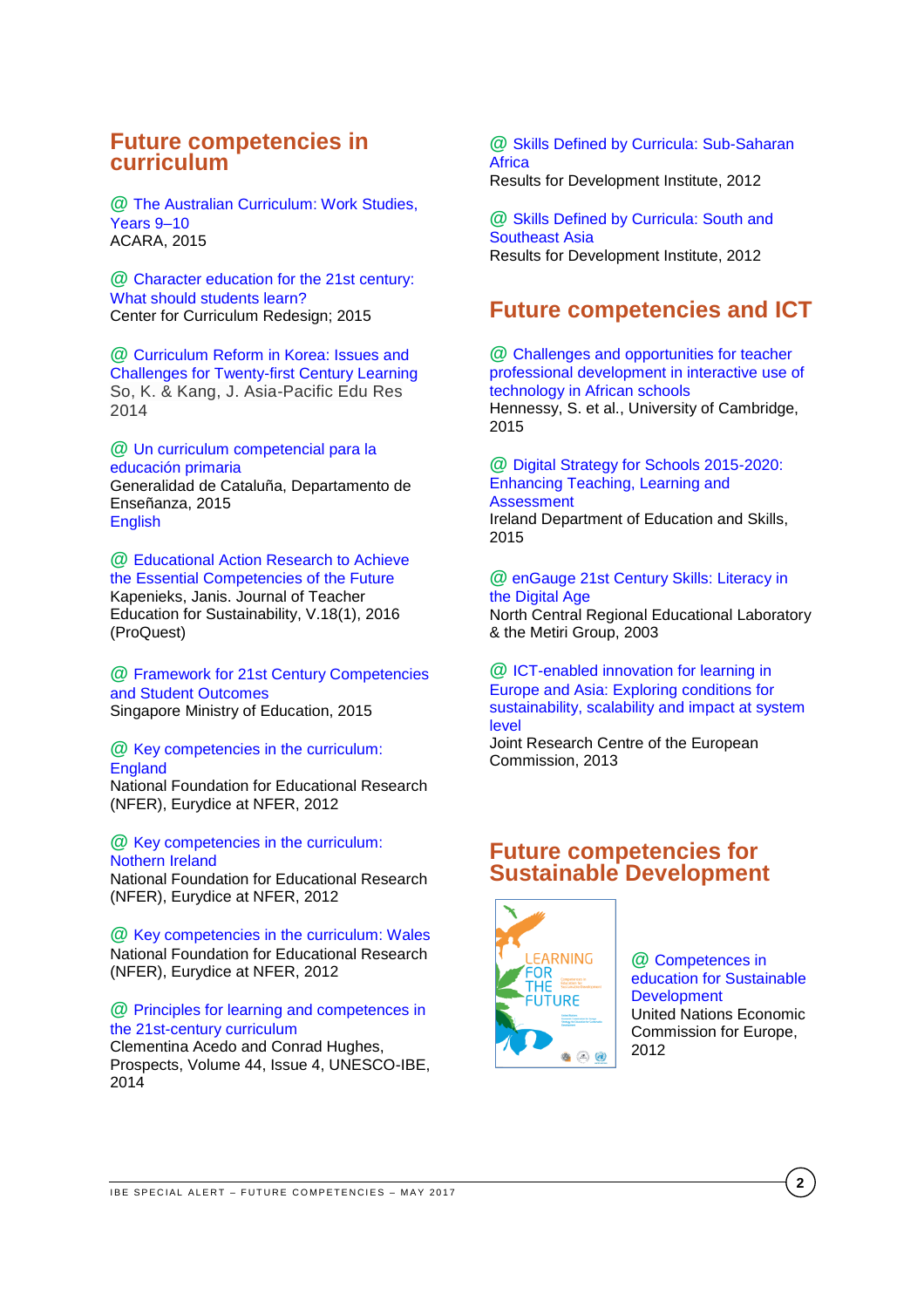#### **@** [Designing across the Curriculum for](http://www.eswb-press.org/uploads/1/2/8/9/12899389/sustainable_well-being_2014.pdf)  ["Sustainable Well-Being": A 21stCentury](http://www.eswb-press.org/uploads/1/2/8/9/12899389/sustainable_well-being_2014.pdf)  [Approach](http://www.eswb-press.org/uploads/1/2/8/9/12899389/sustainable_well-being_2014.pdf) (p.57)

Susan M. Drake, Sustainable Well-Being: Concepts, Issues, and Educational Practices, Education for Sustainable Well-Being Press (ESWB Press), 2014

# **@** Greener [Skills and Jobs for a Low-Carbon](http://www.oecd-ilibrary.org/docserver/download/5k3v1dtzlxzq-en.pdf?expires=1494495502&id=id&accname=guest&checksum=B5B82DB47200B0CEEAC0F914C9BF3875)  **[Future](http://www.oecd-ilibrary.org/docserver/download/5k3v1dtzlxzq-en.pdf?expires=1494495502&id=id&accname=guest&checksum=B5B82DB47200B0CEEAC0F914C9BF3875)**

OECD, 2013

# 21ST CENTURY **COMPETENCIES**

<span id="page-2-0"></span>**Case Studies**

**@** [21st Century](http://www.edugains.ca/resources21CL/About21stCentury/21CL_21stCenturyCompetencies.pdf)  [Competencies:](http://www.edugains.ca/resources21CL/About21stCentury/21CL_21stCenturyCompetencies.pdf)  [Foundation Document for](http://www.edugains.ca/resources21CL/About21stCentury/21CL_21stCenturyCompetencies.pdf)  [Discussion. Phase 1:](http://www.edugains.ca/resources21CL/About21stCentury/21CL_21stCenturyCompetencies.pdf)  [Towards Defining 21st](http://www.edugains.ca/resources21CL/About21stCentury/21CL_21stCenturyCompetencies.pdf)  [Century Competencies](http://www.edugains.ca/resources21CL/About21stCentury/21CL_21stCenturyCompetencies.pdf)  [for Ontario](http://www.edugains.ca/resources21CL/About21stCentury/21CL_21stCenturyCompetencies.pdf)  Ontario Public Service, 2016 **[Français](https://pedagogienumeriqueenaction.cforp.ca/wp-content/uploads/2016/03/Definir-les-competences-du-21e-siecle-pour-l_Ontario-Document-de-reflexion-phase-1-2016.pdf)** 

## **@** [21st Century Skills and Digital Literacy: An](http://www.sais-jhu.edu/sites/default/files/Publishable%20ASER%20Deliverables.pdf)  [India Case Study](http://www.sais-jhu.edu/sites/default/files/Publishable%20ASER%20Deliverables.pdf)  SAIS-ASER Centre Practicum, 2014-2015

# **@** [Advancing 21st Century Competencies in](http://asiasociety.org/files/21st-century-competencies-hong-kong.pdf)  [Hong Kong](http://asiasociety.org/files/21st-century-competencies-hong-kong.pdf)

Kai-ming Cheng and Liz Jackson, University of Hong Kong; and Wing-on Lee, The Open University of Hong Kong, Asia Society, 2017

# **@** [Advancing 21st Century Competencies in](http://asiasociety.org/files/21st-century-competencies-japan.pdf)  [Japan](http://asiasociety.org/files/21st-century-competencies-japan.pdf)

Daisuke Kimura & Madoka Tatsuno, Global Incubation x Fostering Talents (GiFT), Asia Society, 2017

# **@** [Advancing 21st Century Competencies in](http://asiasociety.org/files/21st-century-competencies-singapore.pdf)  **[Singapore](http://asiasociety.org/files/21st-century-competencies-singapore.pdf)**

Jennifer Pei-Ling Tan, et al., National Institute of Education, Nanyang Technological University, Asia Society, 2017

# **@** [Advancing 21st Century Competencies in](http://asiasociety.org/files/21st-century-competencies-south-korea.pdf)  [South Korea](http://asiasociety.org/files/21st-century-competencies-south-korea.pdf)

Hyo-Jeong Kim and Jeongmin Eom, Asia-Pacific Centre of Education for International Understanding (APCEIU) under the auspices of UNESCO, Asia Society, 2017

#### **@** [Advancing 21st Century Competencies in](http://asiasociety.org/files/21st-century-competencies-taiwan.pdf)  **[Taiwan](http://asiasociety.org/files/21st-century-competencies-taiwan.pdf)**

Hsiao-Lan Sharon Chen and Hsuan-Yi Huang, National Taiwan Normal University, Asia Society, 2017

#### **@** [Assessing China's skills gap and](http://www.oecd-ilibrary.org/economics/assessing-china-s-skills-gap-and-inequalities-in-education_5js1j1805czs-en)  [inequalities in education](http://www.oecd-ilibrary.org/economics/assessing-china-s-skills-gap-and-inequalities-in-education_5js1j1805czs-en) Margit Molnar et al., OECD, 2015

# **@** [Les compétences du 21e siècle](http://www.oce.uqam.ca/article/les-competences-qui-font-consensus/)

Danielle Ouellet & Sylvie Ann Hart Observatoire compétences-emplois (OCE), décembre 2013

# **@** [A comparative analysis of international](http://www.oce.uqam.ca/wp-content/uploads/2015/01/1312_voogt_robin_a_comparative.pdf)  [frameworks for 21st century competences:](http://www.oce.uqam.ca/wp-content/uploads/2015/01/1312_voogt_robin_a_comparative.pdf)  [Implications for national curriculum](http://www.oce.uqam.ca/wp-content/uploads/2015/01/1312_voogt_robin_a_comparative.pdf)  [policies](http://www.oce.uqam.ca/wp-content/uploads/2015/01/1312_voogt_robin_a_comparative.pdf) Joke Voogt & Natalie Pareja Roblin,

Journal of Curriculum Studies, V.44(3), 2012

# **@** [Estudiantes del Siglo XXI: Nueva Escuela](http://www.buenosaires.gob.ar/sites/gcaba/files/primera-jornada_documento-n3-nes-de-calidad.pdf)  [Secundaria de Calidad de la Ciudad Autónoma](http://www.buenosaires.gob.ar/sites/gcaba/files/primera-jornada_documento-n3-nes-de-calidad.pdf) [de Buenos Aires](http://www.buenosaires.gob.ar/sites/gcaba/files/primera-jornada_documento-n3-nes-de-calidad.pdf)

Ministerio de Educación de la Ciudad Autónoma de Buenos Aires, 2013

# **@** [La evaluación de competencias en](http://www.scielo.org.mx/scielo.php?script=sci_arttext&pid=S1665-109X2012000200010)  [educación](http://www.scielo.org.mx/scielo.php?script=sci_arttext&pid=S1665-109X2012000200010)

Tiburcio Moreno Olivos, Sinéctica no.39 Tlaquepaque jul./dic. 2012

#### **@** [The Fourth Industrial Revolution: what it](https://www.weforum.org/agenda/2016/01/the-fourth-industrial-revolution-what-it-means-and-how-to-respond)  [means, how to respond](https://www.weforum.org/agenda/2016/01/the-fourth-industrial-revolution-what-it-means-and-how-to-respond) Klaus Schwab, World Economic Forum, January 2016

**@** [The Future of Employment: How](http://www.oxfordmartin.ox.ac.uk/downloads/academic/The_Future_of_Employment.pdf)  [Susceptible Are Jobs to Computerisation?](http://www.oxfordmartin.ox.ac.uk/downloads/academic/The_Future_of_Employment.pdf) Carl Benedikt Frey and Michael A. Osborne, University of Oxford, 2013

**@** [Habilidades Siglo XXI su impacto en la](http://qualitaslearning.com/w/c/t/87CYV67Q/course/media/Habilidades_siglo_XXI_y_su_impacto_en_la_practica.pdf)  [práctica áulica](http://qualitaslearning.com/w/c/t/87CYV67Q/course/media/Habilidades_siglo_XXI_y_su_impacto_en_la_practica.pdf) QualitasLearning, 2013

# **@** [Interdisciplinary Assessment in the 21st](http://www.rapidintellect.com/AE/ec5771v14.pdf)  **[Century](http://www.rapidintellect.com/AE/ec5771v14.pdf)**

Susan M. Drake and Joanne L. Reid, Academic Exchange Quarterly, V.21(1), 2017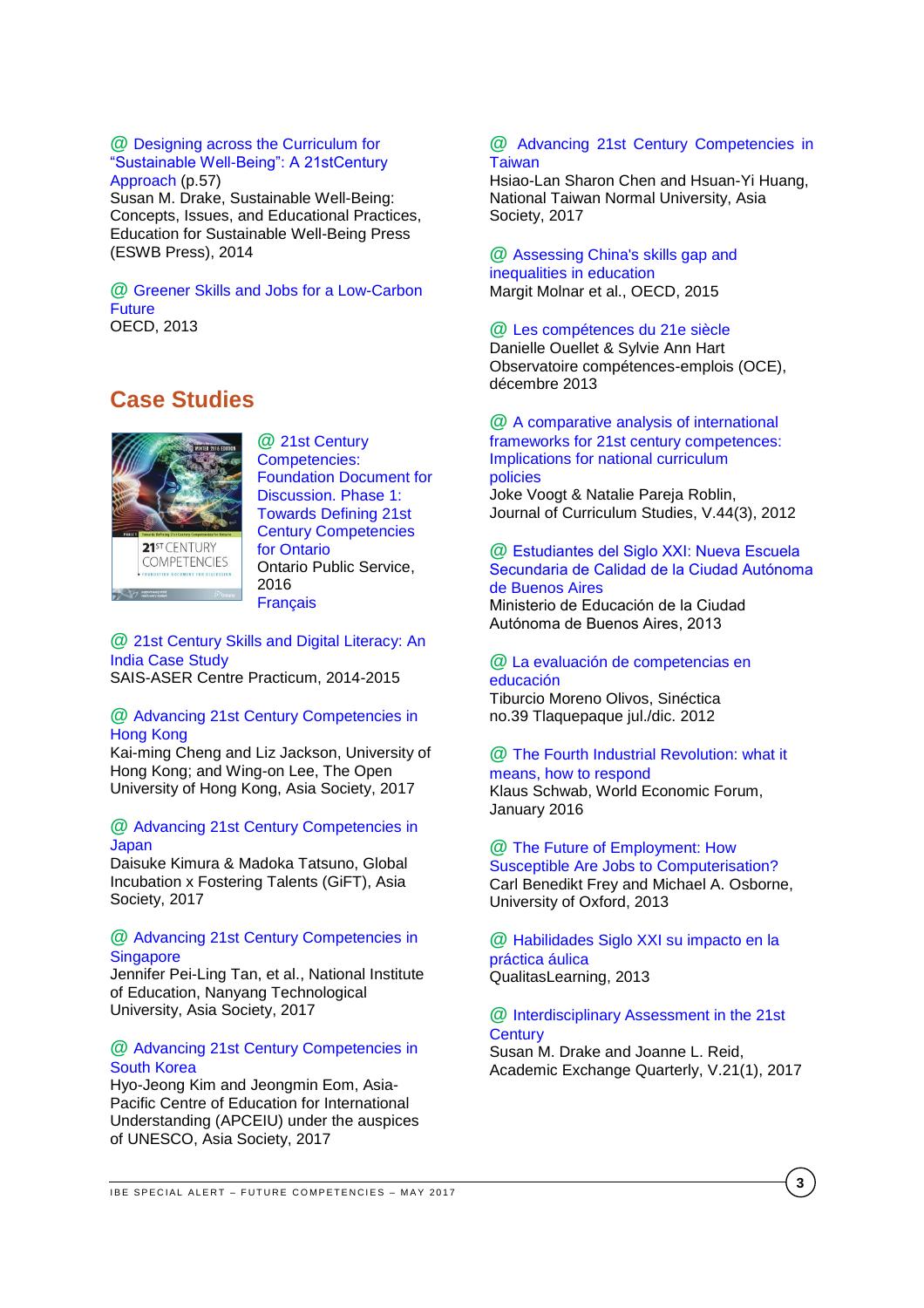**@** [Life Skills in India An Overview of Evidence](http://www.centralsquarefoundation.org/wp-content/uploads/2015/12/Life-Skills-Education-in-India.pdf)  [and Current Practices in our Education System](http://www.centralsquarefoundation.org/wp-content/uploads/2015/12/Life-Skills-Education-in-India.pdf) Bikkrama Daulet Singh and Rashmi Menon, Cental Square Foundation, 2015

**@** [Rethinking The Three Rs: Why We Need A](http://www.huffingtonpost.com/2015/01/23/stem-in-education_n_6519952.html?utm_hp_ref=impactx)  [New Model Of Education](http://www.huffingtonpost.com/2015/01/23/stem-in-education_n_6519952.html?utm_hp_ref=impactx) Huffington Post, 19 February 2015

**@** [Skills for a Changing World: National](https://www.brookings.edu/wp-content/uploads/2017/03/global-20170324-skills-for-a-changing-world.pdf)  [Perspectives and the Global Movement](https://www.brookings.edu/wp-content/uploads/2017/03/global-20170324-skills-for-a-changing-world.pdf) Centre for Universal Education at Brookings, 2017

**@** [Skills for Employability in Africa and Asia](http://www.resultsfordevelopment.org/sites/resultsfordevelopment.org/files/resources/ISESE%20Skills%20Synthesis_Final_0.pdf)  ISESE Skills Synthesis Paper, Results for Development Institute, 2012

**@** [Skills for Employability: The Need for 21st](http://www.resultsfordevelopment.org/sites/resultsfordevelopment.org/files/resources/Global%20Review%20of%20Skills%20for%20the%2021st%20Century.pdf)  [Century Skills](http://www.resultsfordevelopment.org/sites/resultsfordevelopment.org/files/resources/Global%20Review%20of%20Skills%20for%20the%2021st%20Century.pdf)  Results for Development Institute, 2012

**@** [Skills for Employability: Southeast Asia](http://www.resultsfordevelopment.org/sites/resultsfordevelopment.org/files/resources/Skills%20for%20Employability%20in%20Southeast%20Asia.pdf) Results for Development Institute, 2012

**@** [Skills for Employability: South Asia](http://www.resultsfordevelopment.org/sites/resultsfordevelopment.org/files/resources/Skills%20for%20Employability%20in%20South%20Asia.pdf) Results for Development Institute, 2012

**@** [Skills for jobs in the 21st century](http://documents.worldbank.org/curated/en/892121467986247777/pdf/98451-BRI-Education-WEF-English-briefs-skills-Box393171B-PUBLIC.pdf) World Bank Group, 2015

**@** Taking [a "future focus" in education—what](http://www.nzcer.org.nz/system/files/taking-future-focus-in-education.pdf)  [does it mean?](http://www.nzcer.org.nz/system/files/taking-future-focus-in-education.pdf)  Rachel Bolstad, NZCER , 2011

**@** [Teacher beliefs and education reform in](http://dergipark.ulakbim.gov.tr/muefd/article/view/5000157741)  [Abu Dhabi: 21st Century Skills?](http://dergipark.ulakbim.gov.tr/muefd/article/view/5000157741) Monika Von Oppell, Jill Aldridge, MSKU Journal of Education, 2015

**@** [Tradition to transformation –](http://elearning.tki.org.nz/Media/Files/Tradition-and-Transformation-How-conventional-secondary-school-are-breaking-ground-in-21st-century-education2) How [conventional secondary schools are breaking](http://elearning.tki.org.nz/Media/Files/Tradition-and-Transformation-How-conventional-secondary-school-are-breaking-ground-in-21st-century-education2)  [ground in 21st century education](http://elearning.tki.org.nz/Media/Files/Tradition-and-Transformation-How-conventional-secondary-school-are-breaking-ground-in-21st-century-education2) Rowan Taigel, Te Toi Tupu, 2016

# <span id="page-3-0"></span>**Guidelines, Manuals, Tools, etc.**

**@** [Améliorer les programmes canadiens de](https://www.google.ch/url?sa=t&rct=j&q=&esrc=s&source=web&cd=1&cad=rja&uact=8&ved=0ahUKEwiJ7_ebmJPUAhXObFAKHczuBksQFggoMAA&url=http%3A%2F%2Fjournals.sfu.ca%2Fcje%2Findex.php%2Fcje-rce%2Farticle%2Fdownload%2F1932%2F1775&usg=AFQjCNGwgbKwctvo53xiC7YT)  [sciences et technologies au primaire par l'ajout](https://www.google.ch/url?sa=t&rct=j&q=&esrc=s&source=web&cd=1&cad=rja&uact=8&ved=0ahUKEwiJ7_ebmJPUAhXObFAKHczuBksQFggoMAA&url=http%3A%2F%2Fjournals.sfu.ca%2Fcje%2Findex.php%2Fcje-rce%2Farticle%2Fdownload%2F1932%2F1775&usg=AFQjCNGwgbKwctvo53xiC7YT)  [de compétences du 21e siècle](https://www.google.ch/url?sa=t&rct=j&q=&esrc=s&source=web&cd=1&cad=rja&uact=8&ved=0ahUKEwiJ7_ebmJPUAhXObFAKHczuBksQFggoMAA&url=http%3A%2F%2Fjournals.sfu.ca%2Fcje%2Findex.php%2Fcje-rce%2Farticle%2Fdownload%2F1932%2F1775&usg=AFQjCNGwgbKwctvo53xiC7YT)

Diane Pruneau et al., Revue canadienne de l'éducation, V.38(3), 2015

[Assessment and Teaching of 21st Century](http://www.springer.com/de/book/9789401793940)  [Skills. Methods and Approach](http://www.springer.com/de/book/9789401793940) Griffin, Patrick, Care, Esther (Eds.) Springer, 2015 ISBN 978-94-017-9395-7

**@** [Delivering 21st Century Skills in the Indian](http://www.creyalearning.com/resources/Educast-AUGUST%202013_6_10.pdf)  [Classroom](http://www.creyalearning.com/resources/Educast-AUGUST%202013_6_10.pdf)

Terrie Rust, Creya Learning, 2013

**@** [L'école doit s'adapter au XXIème siècle](http://www.lemonde.fr/idees/article/2014/08/25/l-enseignement-vit-au-passe-anterieur-alors-que-le-futur-est-compose_4476435_3232.html) Didier Schmitt, Le Monde, 25 août 2014

[Four-Dimensional Education: The](http://curriculumredesign.org/our-work/four-dimensional-21st-century-education-learning-competencies-future-2030/)  [Competencies Learners Need to Succeed](http://curriculumredesign.org/our-work/four-dimensional-21st-century-education-learning-competencies-future-2030/) Center for Curriculum Redesign, 2015 ISBN-13: 978-1518642562

#### **@** [Guía para Padres sobre el Aprendizaje en](http://www.edutopia.org/pdfs/guides/edutopia-guia-para-padres-aprendizaje-siglo-21-espanol-para-imprimir.pdf)  [el Siglo XXI](http://www.edutopia.org/pdfs/guides/edutopia-guia-para-padres-aprendizaje-siglo-21-espanol-para-imprimir.pdf)

The George Lucas Educational Foundation, 2012



**@** [Making full use of](http://www.ilo.org/wcmsp5/groups/public/---asia/---ro-bangkok/documents/publication/wcms_112589.pdf)  [competency standards: A](http://www.ilo.org/wcmsp5/groups/public/---asia/---ro-bangkok/documents/publication/wcms_112589.pdf)  [handbook for governments,](http://www.ilo.org/wcmsp5/groups/public/---asia/---ro-bangkok/documents/publication/wcms_112589.pdf)  [employers, workers and](http://www.ilo.org/wcmsp5/groups/public/---asia/---ro-bangkok/documents/publication/wcms_112589.pdf)  [training organizations](http://www.ilo.org/wcmsp5/groups/public/---asia/---ro-bangkok/documents/publication/wcms_112589.pdf) ILO Regional Skills and Employability Programme in Asia and the Pacific (SKILLS-AP), 2009

**@** [Measuring 21st century competencies:](http://asiasociety.org/files/gcen-measuring21cskills.pdf)  [Guidance for educators](http://asiasociety.org/files/gcen-measuring21cskills.pdf) RAND Corporation, 2013

**@** [Measurement of 21st Century Skills Within](https://cerpp.usc.edu/files/2013/11/Kyllonen_21st_Cent_Skills_and_CCSS.pdf)  [the Common Core State Standards](https://cerpp.usc.edu/files/2013/11/Kyllonen_21st_Cent_Skills_and_CCSS.pdf) Center for K–12 Assessment & Performance Management at ETS, 2012

**@** [Nouveaux savoirs, nouveaux savoir-faire:](http://parisinnovationreview.com/2015/02/10/education-21-siecle/)  [les compétences du XXIe siècle](http://parisinnovationreview.com/2015/02/10/education-21-siecle/) [Paris Innovation Review,](http://parisinnovationreview.com/author/paristech-review/) 10 février 2015

**@** [A Passport to a Changing Landscape:](http://www.edugains.ca/resources21CL/Research/CSC_ResearchReport_2014-2015_old.pdf)  [Advancing Pedagogy and Innovative Practices](http://www.edugains.ca/resources21CL/Research/CSC_ResearchReport_2014-2015_old.pdf)  [for Knowledge Mobilization and Skill](http://www.edugains.ca/resources21CL/Research/CSC_ResearchReport_2014-2015_old.pdf)  [Development in the 21st Century](http://www.edugains.ca/resources21CL/Research/CSC_ResearchReport_2014-2015_old.pdf) Curriculum Services Canada, 2014

**4**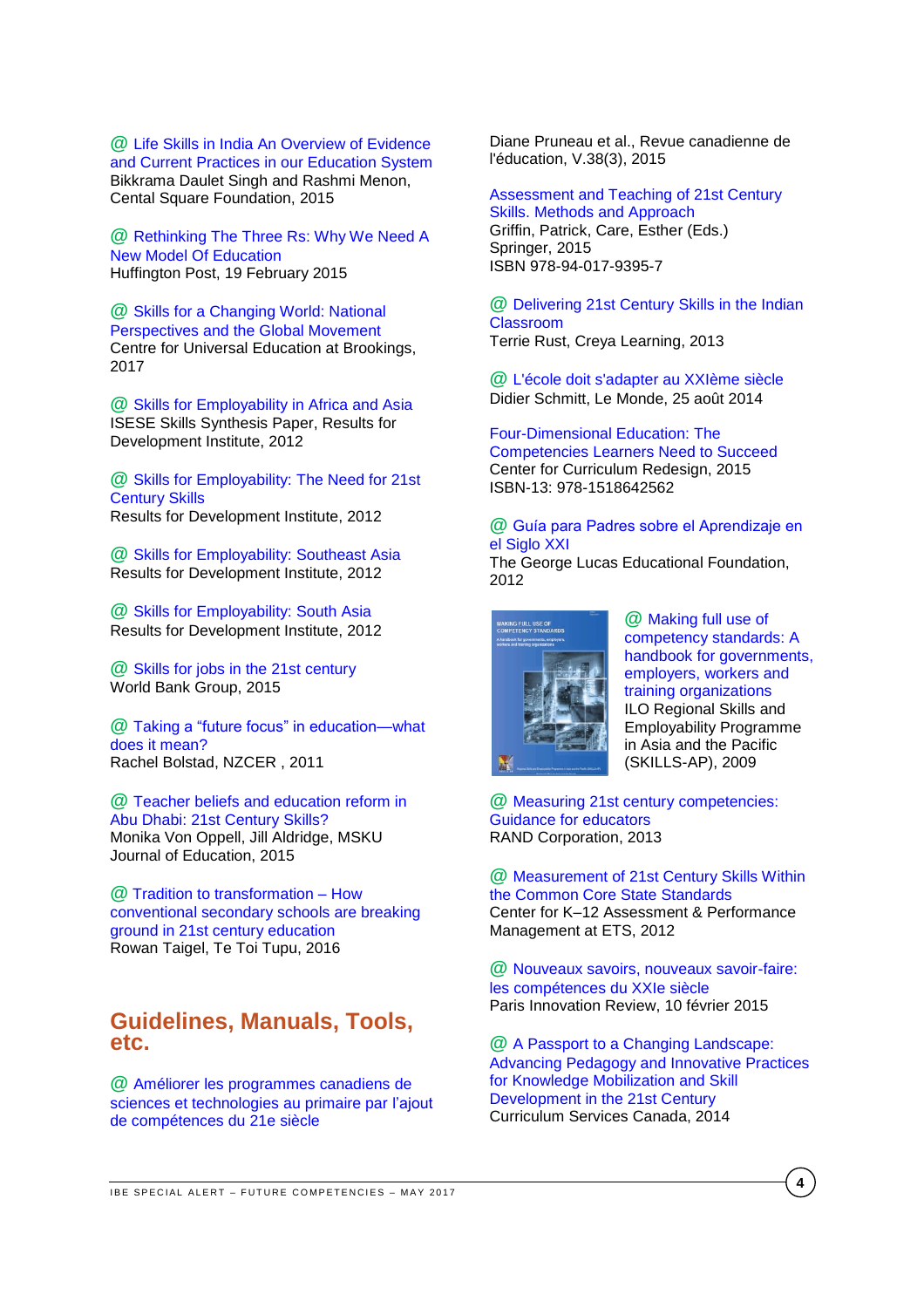#### **@** [Regional Model Competency Standards:](http://www.ilo.org/wcmsp5/groups/public/---asia/---ro-bangkok/documents/publication/wcms_420961.pdf)  [Core competencies](http://www.ilo.org/wcmsp5/groups/public/---asia/---ro-bangkok/documents/publication/wcms_420961.pdf)

ILO Regional Skills and Employability Programme in Asia and the Pacific (SKILLS-AP), 2015

**@** [Teaching and Learning 21st Century Skills](http://asiasociety.org/files/rand-1012report.pdf) [Lessons from the Learning](http://asiasociety.org/files/rand-1012report.pdf) Sciences RAND Corporation, 2012

**@** [Unlocking a world of potential: Core skills](https://schoolsonline.britishcouncil.org/sites/so/files/core_skills_brochure_unlocking_a_world_of_potential.pdf)  [for learning, work and society](https://schoolsonline.britishcouncil.org/sites/so/files/core_skills_brochure_unlocking_a_world_of_potential.pdf) British Council, 2015

**@** [Updated guidelines for development of](http://www.ilo.org/wcmsp5/groups/public/---asia/---ro-bangkok/documents/publication/wcms_496514.pdf)  [Regional Model Competency Standards](http://www.ilo.org/wcmsp5/groups/public/---asia/---ro-bangkok/documents/publication/wcms_496514.pdf) International Labour Organisation, 2016

# <span id="page-4-0"></span>**Policy Papers**

**@** [Better Skills, Better Jobs, Better Lives:](http://www.oecd.org/countries/unitedarabemirates/A-Strategic-Approach-to-Education-and%20Skills-Policies-for-the-United-Arab-Emirates.pdf) [A Strategic Approach to Education and Skills](http://www.oecd.org/countries/unitedarabemirates/A-Strategic-Approach-to-Education-and%20Skills-Policies-for-the-United-Arab-Emirates.pdf)  [Policies for the United Arab Emirates](http://www.oecd.org/countries/unitedarabemirates/A-Strategic-Approach-to-Education-and%20Skills-Policies-for-the-United-Arab-Emirates.pdf)  OECD, 2015

**@** Des compétences [meilleures pour des](http://www.skillsforemployment.org/wcmstest4/groups/skills/documents/skpcontent/ddrf/mduw/~edisp/wcmstest4_050445.pdf)  [emplois meilleurs et une vie meilleure](http://www.skillsforemployment.org/wcmstest4/groups/skills/documents/skpcontent/ddrf/mduw/~edisp/wcmstest4_050445.pdf): Une approche [stratégique des politiques sur les](http://www.skillsforemployment.org/wcmstest4/groups/skills/documents/skpcontent/ddrf/mduw/~edisp/wcmstest4_050445.pdf)  [compétences](http://www.skillsforemployment.org/wcmstest4/groups/skills/documents/skpcontent/ddrf/mduw/~edisp/wcmstest4_050445.pdf)  OECD, 2012

**@** [Developing Key Competences at School in](http://eacea.ec.europa.eu/education/eurydice/documents/thematic_reports/145en.pdf)  [Europe: Challenges and Opportunities for](http://eacea.ec.europa.eu/education/eurydice/documents/thematic_reports/145en.pdf)  **[Policy](http://eacea.ec.europa.eu/education/eurydice/documents/thematic_reports/145en.pdf)** European Commission/EACEA/Eurydice, 2012

**@** [Enterprise skills and careers education in](https://www.fya.org.au/wp-content/uploads/2015/11/Enterprise-skills-and-careers-education-why-Australia-needs-a-national-strategy_April2016.pdf)  schools: [Why Australia needs a national](https://www.fya.org.au/wp-content/uploads/2015/11/Enterprise-skills-and-careers-education-why-Australia-needs-a-national-strategy_April2016.pdf)  [strategy](https://www.fya.org.au/wp-content/uploads/2015/11/Enterprise-skills-and-careers-education-why-Australia-needs-a-national-strategy_April2016.pdf) Foundation for Young Australians, 2016

**@** [Global competency for an inclusive world](https://www.oecd.org/education/Global-competency-for-an-inclusive-world.pdf) OECD, 2016

**@** [Learning and competence 2025](http://www.oph.fi/download/164907_learning_and_competence_2025_finnish_national_board_of_education.pdf) Finnish National Board of Education, 2015



**@** [New Vision for](http://www3.weforum.org/docs/WEF_New_Vision_for_Education.pdf)  [Education:](http://www3.weforum.org/docs/WEF_New_Vision_for_Education.pdf)  [Fostering Social and](http://www3.weforum.org/docs/WEF_New_Vision_for_Education.pdf)  [Emotional Learning](http://www3.weforum.org/docs/WEF_New_Vision_for_Education.pdf)  [through Technology](http://www3.weforum.org/docs/WEF_New_Vision_for_Education.pdf)  World Economic Forum, 2016

**@** [New Vision for Education: Unlocking the](http://www3.weforum.org/docs/WEFUSA_NewVisionforEducation_Report2015.pdf)  [Potential of Technology](http://www3.weforum.org/docs/WEFUSA_NewVisionforEducation_Report2015.pdf) World Economic Forum, 2015

**@** [Rethinking Education: Towards a Common](http://www.unesco.org/fileadmin/MULTIMEDIA/FIELD/Cairo/images/RethinkingEducation.pdf)  [Good](http://www.unesco.org/fileadmin/MULTIMEDIA/FIELD/Cairo/images/RethinkingEducation.pdf) UNESCO, 2015

# <span id="page-4-1"></span>**Reports and studies**

# **@** [21st Century Competencies for College](http://www.oce.uqam.ca/wp-content/uploads/2015/01/1312_cd_21stcenturycompetencies.pdf)  [and Career Readiness](http://www.oce.uqam.ca/wp-content/uploads/2015/01/1312_cd_21stcenturycompetencies.pdf)

Anthony P. Carnevale, Center on education and the workforce, Georgetown University, 2013

**@** [21st Century Skills and Competences for](http://www.oecd-ilibrary.org/docserver/download/218525261154.pdf?expires=1494494670&id=id&accname=guest&checksum=992104F55466F78587C2C215D28BB913)  [New Millennium Learners in OECD Countries](http://www.oecd-ilibrary.org/docserver/download/218525261154.pdf?expires=1494494670&id=id&accname=guest&checksum=992104F55466F78587C2C215D28BB913) Katerina Ananiadou, Magdalean Claro, OECD 2009



**@** [Advancing 21st](http://asiasociety.org/files/21st-century-competencies-east-asian-education-systems.pdf)  [Century Competencies in](http://asiasociety.org/files/21st-century-competencies-east-asian-education-systems.pdf)  [East Asian Education](http://asiasociety.org/files/21st-century-competencies-east-asian-education-systems.pdf)  **[Systems](http://asiasociety.org/files/21st-century-competencies-east-asian-education-systems.pdf)** Kai-ming Cheng, University of Hong Kong, Asia Society, 2017

[Analysis of 21st Century Competencies and](http://xbjk.ecnu.edu.cn/EN/abstract/abstract8966.shtml)  **[Frameworks](http://xbjk.ecnu.edu.cn/EN/abstract/abstract8966.shtml)** Shi Man and oth., Journal of East China

Normal University, Vol. 34, 2016

**@** [Les compétences au service du progrès](http://www.oecd-ilibrary.org/docserver/download/9615012e.pdf?expires=1494494860&id=id&accname=guest&checksum=D4905943F96845ADA79C045FEC9CAF25)  [social: Le pouvoir des compétences socio](http://www.oecd-ilibrary.org/docserver/download/9615012e.pdf?expires=1494494860&id=id&accname=guest&checksum=D4905943F96845ADA79C045FEC9CAF25)[affectives](http://www.oecd-ilibrary.org/docserver/download/9615012e.pdf?expires=1494494860&id=id&accname=guest&checksum=D4905943F96845ADA79C045FEC9CAF25) OECD, 2016 [English](http://www.oecd-ilibrary.org/docserver/download/9615011e.pdf?expires=1494494894&id=id&accname=guest&checksum=0B2ED4B778A4E825A3C6A2243EE9FC86) [Español](http://www.oecd-ilibrary.org/docserver/download/9615014e.pdf?expires=1494494927&id=id&accname=guest&checksum=DE6B31EF0E693749A9CC4EA001EA7934)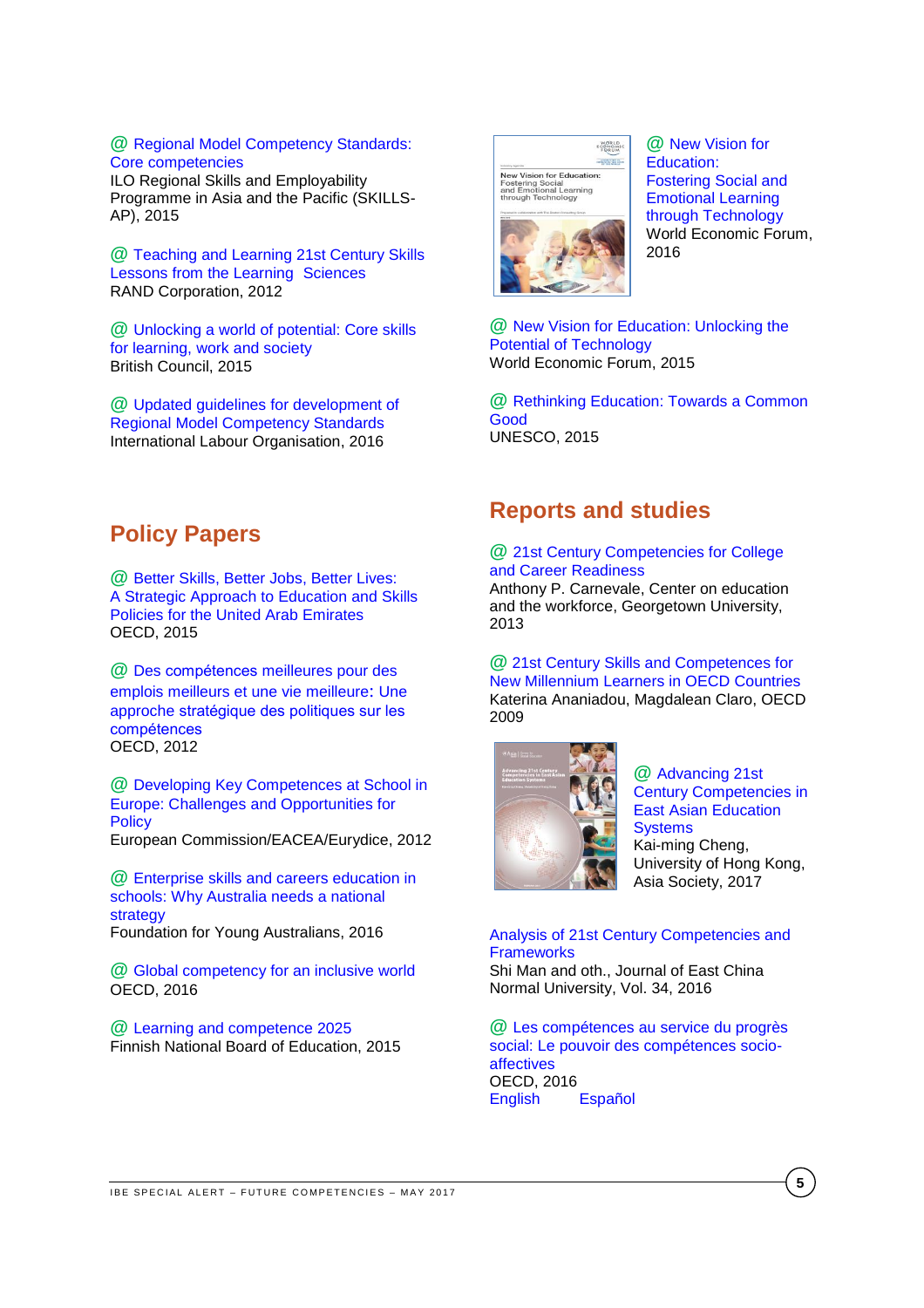**@** [Education for the 21st Century: Here, Now](http://www.pucrs.br/famat/viali/tic_literatura/relatorios/Full-Report.pdf)  [and Into the Future](http://www.pucrs.br/famat/viali/tic_literatura/relatorios/Full-Report.pdf)

Hamilton-Wentworth District School Board, 2010

**@** [Education for Life and Work:](http://sites.nationalacademies.org/cs/groups/dbassesite/documents/webpage/dbasse_070895.pdf) Developing [Transferable Knowledge and Skills in the 21st](http://sites.nationalacademies.org/cs/groups/dbassesite/documents/webpage/dbasse_070895.pdf)  **[Century](http://sites.nationalacademies.org/cs/groups/dbassesite/documents/webpage/dbasse_070895.pdf)** 

Report Brief, National Research Council, 2012

**@** [Education to Employment: Designing a](http://mckinseyonsociety.com/downloads/reports/Education/Education-to-Employment_FINAL.pdf)  [System that Works](http://mckinseyonsociety.com/downloads/reports/Education/Education-to-Employment_FINAL.pdf) McKinsey Center for Government, 2012

**@** [El futuro del aprendizaje 2 ¿Qué tipo de](http://unesdoc.unesco.org/images/0024/002429/242996s.pdf)  [aprendizaje se necesita en el siglo XXI?](http://unesdoc.unesco.org/images/0024/002429/242996s.pdf) Documentos de Trabajo ERF, No. 14, Scott, C.L., Investigación y Prospectiva en Educación, UNESCO, 2015 [English](http://unesdoc.unesco.org/images/0024/002429/242996E.pdf)

# **@** [Future-focused learning in connected](https://education.govt.nz/assets/Documents/Ministry/Initiatives/FutureFocusedLearning30May2014.pdf)  [communities](https://education.govt.nz/assets/Documents/Ministry/Initiatives/FutureFocusedLearning30May2014.pdf)

21st Century Learning Reference Group, 2014

**@**[The Future of Jobs](http://www3.weforum.org/docs/WEF_Future_of_Jobs.pdf) World Economic Forum, 2016

**@** [The future of self-assessment in classroom](http://files.eric.ed.gov/fulltext/EJ1090831.pdf)  [practice: Reframing self-assessment as a core](http://files.eric.ed.gov/fulltext/EJ1090831.pdf)  [competency](http://files.eric.ed.gov/fulltext/EJ1090831.pdf)

Gavin T. L. Brown, Lois R. Harris Frontline Learning Research, V.2(1), 2014

**@** [Future Work Skills 2020 -](http://www.iftf.org/uploads/media/SR-1382A_UPRI_future_work_skills_sm.pdf) Institute for the [Future](http://www.iftf.org/uploads/media/SR-1382A_UPRI_future_work_skills_sm.pdf)

Institute for the Future for University of Phoenix Research Institute, 2011

**@** Getting Skills Right: [Assessing](http://www.oecd-ilibrary.org/employment/getting-skills-right-assessing-and-anticipating-changing-skill-needs_9789264252073-en) and [Anticipating](http://www.oecd-ilibrary.org/employment/getting-skills-right-assessing-and-anticipating-changing-skill-needs_9789264252073-en) Changing Skill Needs OECD, 2016

**@** [Getting Skills Right: Sweden](http://www.oecd-ilibrary.org/employment/getting-skills-right-sweden_9789264265479-en) OECD, 2016



**@** [Una introducción a las](http://escuelaenmovimiento.educarchile.cl/wp-content/themes/Divi/images/PAPER-MELLER-HABILIDADES-S21-0616.pdf)  [habilidades escolares para el](http://escuelaenmovimiento.educarchile.cl/wp-content/themes/Divi/images/PAPER-MELLER-HABILIDADES-S21-0616.pdf)  [siglo 21](http://escuelaenmovimiento.educarchile.cl/wp-content/themes/Divi/images/PAPER-MELLER-HABILIDADES-S21-0616.pdf) Patricio Meller, Cieplan, 2016

**@** [Learning for the 21st century](http://www.p21.org/storage/documents/P21_Report.pdf) Partnership for 21st century skills, 2013

**@** Leveraging [Knowledge for 21st Century](http://www.sshrc-crsh.gc.ca/society-societe/community-communite/ifca-iac/01-learning_report-apprentissage_rapport-eng.pdf)  [Teaching and Learning: Insights and](http://www.sshrc-crsh.gc.ca/society-societe/community-communite/ifca-iac/01-learning_report-apprentissage_rapport-eng.pdf)  [opportunities for knowledge mobilization and](http://www.sshrc-crsh.gc.ca/society-societe/community-communite/ifca-iac/01-learning_report-apprentissage_rapport-eng.pdf)  [future research](http://www.sshrc-crsh.gc.ca/society-societe/community-communite/ifca-iac/01-learning_report-apprentissage_rapport-eng.pdf) Social Sciences and Humanities Research Council of Canada, 2016

**@** [OECD Skills Outlook 2017: Skills and](http://www.oecd-ilibrary.org/education/oecd-skills-outlook-2017_9789264273351-en)  [Global Value Chains](http://www.oecd-ilibrary.org/education/oecd-skills-outlook-2017_9789264273351-en) OECD, 2017

**@** [PISA 2012 Results: Creative Problem](http://www.oecd.org/pisa/keyfindings/PISA-2012-results-volume-V.pdf)  [Solving Students' skills in tackling real-life](http://www.oecd.org/pisa/keyfindings/PISA-2012-results-volume-V.pdf)  [problems \(Volume V\)](http://www.oecd.org/pisa/keyfindings/PISA-2012-results-volume-V.pdf) OECD, 2014

**@** [Le projet WIGUP : quels impacts sur les](http://www.karsenti.ca/RapportWIGUP_KARSENTI.pdf)  [compétences du 21e siècle?](http://www.karsenti.ca/RapportWIGUP_KARSENTI.pdf) Karsenti T., CRIFPE 2014

**@** [Skills for the 21st century in Latin America](http://documents.worldbank.org/curated/en/187841468047799960/pdf/665190PUB0EPI00skills09780821389713.pdf)  [and the Caribbean](http://documents.worldbank.org/curated/en/187841468047799960/pdf/665190PUB0EPI00skills09780821389713.pdf) Cristian Aedo, Ian Walker The World Bank, 2012

**@** [Skills, qualifications and jobs in the EU: the](http://www.cedefop.europa.eu/en/publications-and-resources/publications/3072)  [making of a perfect match? Evidence from](http://www.cedefop.europa.eu/en/publications-and-resources/publications/3072)  [Cedefop's European skills and jobs survey](http://www.cedefop.europa.eu/en/publications-and-resources/publications/3072) Cedefop, 2015

**@** [Transversal Competencies in Education](http://unesdoc.unesco.org/images/0023/002319/231907E.pdf)  [Policy & Practice \(Phase I\)](http://unesdoc.unesco.org/images/0023/002319/231907E.pdf) UNESCO Bangkok Office, 2015



**@** [Youth and](http://unesdoc.unesco.org/images/0021/002180/218003e.pdf) Skills: [Putting Education to Work](http://unesdoc.unesco.org/images/0021/002180/218003e.pdf) UNESCO, 2012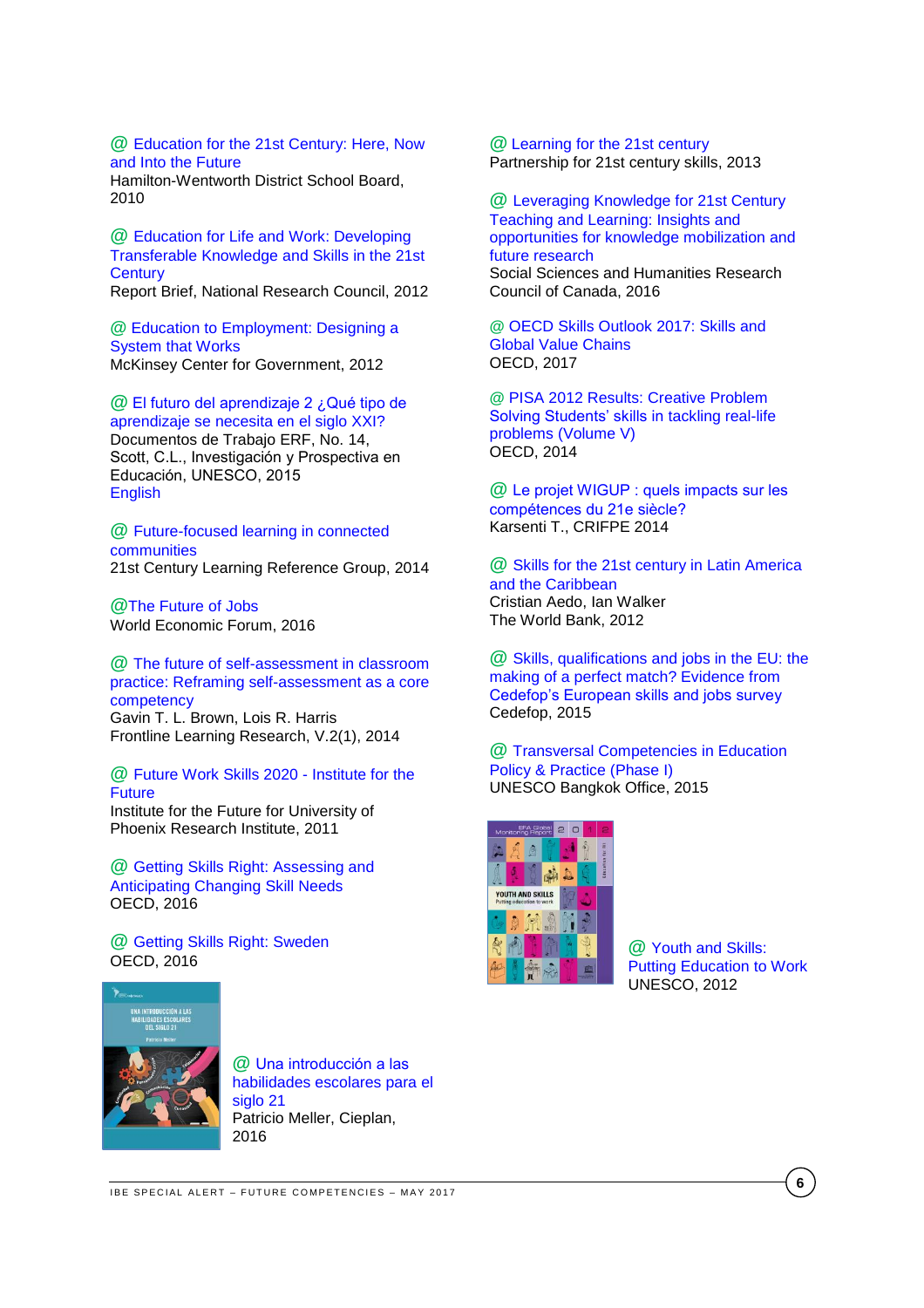# <span id="page-6-0"></span>**Teacher Education**

**@** [La competencia digital de los futuros](http://www.perspectivaeducacional.cl/index.php/peducacional/article/viewFile/412/207)  docentes: ¿cómo [se ven los actuales](http://www.perspectivaeducacional.cl/index.php/peducacional/article/viewFile/412/207)  [estudiantes de educación?](http://www.perspectivaeducacional.cl/index.php/peducacional/article/viewFile/412/207) 

Francesc M. Esteve-Mon and oth., Perspectiva Educacional. Formación de Profesores, Vol. 55(2), pp. 38-54, 2016

# **@** [Fostering Competencies in Future](http://file.scirp.org/pdf/CE_2014071411111144.pdf)  [Teachers: A Competency-Based Approach to](http://file.scirp.org/pdf/CE_2014071411111144.pdf)  [Teacher Education](http://file.scirp.org/pdf/CE_2014071411111144.pdf)

Susan Cydis, Creative Education, 2014



**@** [Educator](http://www.ccsso.org/Documents/Educator-Competencies-081015-FINAL.pdf)  [Competencies for](http://www.ccsso.org/Documents/Educator-Competencies-081015-FINAL.pdf)  [Personalized, Learner-](http://www.ccsso.org/Documents/Educator-Competencies-081015-FINAL.pdf)**[Centered](http://www.ccsso.org/Documents/Educator-Competencies-081015-FINAL.pdf)** Teaching, Jobs for the Future & the Council of Chief State School Officers, 2015

# **@** [Teacher Education Programmes](http://home.hiroshima-u.ac.jp/cice/wp-content/uploads/2014/03/4-2-91.pdf) and the [Acquisition of 21st Century Skills: Issues and](http://home.hiroshima-u.ac.jp/cice/wp-content/uploads/2014/03/4-2-91.pdf)  [Challenges in Nigeria](http://home.hiroshima-u.ac.jp/cice/wp-content/uploads/2014/03/4-2-91.pdf)

Oyenike Adeosun, University of Lagos, 2014

# <span id="page-6-1"></span>**Worldwide**

<span id="page-6-2"></span>AFRICA

**@** [Skills Defined by Curricula: Sub-Saharan](http://www.resultsfordevelopment.org/sites/resultsfordevelopment.org/files/resources/Skills%20Defined%20by%20Curricula%20in%20Sub-Saharan%20Africa.pdf)  **[Africa](http://www.resultsfordevelopment.org/sites/resultsfordevelopment.org/files/resources/Skills%20Defined%20by%20Curricula%20in%20Sub-Saharan%20Africa.pdf)** 

Results for Development Institute, 2012

**@** [Skills for Employability in Africa and Asia](http://www.resultsfordevelopment.org/sites/resultsfordevelopment.org/files/resources/ISESE%20Skills%20Synthesis_Final_0.pdf)  ISESE Skills Synthesis Paper, Results for Development Institute, 2012

# <span id="page-6-3"></span>**Nigeria**

**@** [Teacher Education Programmes and the](http://home.hiroshima-u.ac.jp/cice/wp-content/uploads/2014/03/4-2-91.pdf)  [Acquisition of 21st Century Skills: Issues and](http://home.hiroshima-u.ac.jp/cice/wp-content/uploads/2014/03/4-2-91.pdf)  [Challenges in Nigeria](http://home.hiroshima-u.ac.jp/cice/wp-content/uploads/2014/03/4-2-91.pdf) Oyenike Adeosun, University of Lagos, 2014

# <span id="page-6-4"></span>**Zambia**

**@** [Challenges and opportunities for teacher](https://www.researchgate.net/profile/Sara_Hennessy/publication/280527718_Challenges_and_opportunities_for_teacher_professional_development_in_interactive_use_of_technology_in_African_schools/links/55b763ba08ae9289a08be3bf/Challenges-and-opportunities-for-teacher-professional-development-in-interactive-use-of-technology-in-African-schools.pdf)  [professional development in interactive use of](https://www.researchgate.net/profile/Sara_Hennessy/publication/280527718_Challenges_and_opportunities_for_teacher_professional_development_in_interactive_use_of_technology_in_African_schools/links/55b763ba08ae9289a08be3bf/Challenges-and-opportunities-for-teacher-professional-development-in-interactive-use-of-technology-in-African-schools.pdf)  [technology in African schools](https://www.researchgate.net/profile/Sara_Hennessy/publication/280527718_Challenges_and_opportunities_for_teacher_professional_development_in_interactive_use_of_technology_in_African_schools/links/55b763ba08ae9289a08be3bf/Challenges-and-opportunities-for-teacher-professional-development-in-interactive-use-of-technology-in-African-schools.pdf) Hennessy, S. et al., University of Cambridge, 2015

# <span id="page-6-5"></span>ARAB STATES

# <span id="page-6-6"></span>**United Arab Emirates**

**@** [Better Skills, Better Jobs, Better Lives:](http://www.oecd.org/countries/unitedarabemirates/A-Strategic-Approach-to-Education-and%20Skills-Policies-for-the-United-Arab-Emirates.pdf) [A Strategic Approach to Education and Skills](http://www.oecd.org/countries/unitedarabemirates/A-Strategic-Approach-to-Education-and%20Skills-Policies-for-the-United-Arab-Emirates.pdf)  [Policies for the United Arab Emirates](http://www.oecd.org/countries/unitedarabemirates/A-Strategic-Approach-to-Education-and%20Skills-Policies-for-the-United-Arab-Emirates.pdf)  OECD, 2015

**@** [Teacher beliefs and education reform in](http://dergipark.ulakbim.gov.tr/muefd/article/view/5000157741)  [Abu Dhabi: 21st Century Skills?](http://dergipark.ulakbim.gov.tr/muefd/article/view/5000157741) Monika Von Oppell, Jill Aldridge, MSKU Journal of Education, 2015

# <span id="page-6-7"></span>ASIA AND THE PACIFIC

**@** [Advancing 21st Century Competencies in](http://asiasociety.org/files/21st-century-competencies-east-asian-education-systems.pdf)  [East Asian Education Systems](http://asiasociety.org/files/21st-century-competencies-east-asian-education-systems.pdf) Kai-ming Cheng, University of Hong Kong, Asia Society, 2017

**@** [The future of self-assessment in classroom](http://files.eric.ed.gov/fulltext/EJ1090831.pdf)  [practice: Reframing self-assessment as a core](http://files.eric.ed.gov/fulltext/EJ1090831.pdf)  [competency](http://files.eric.ed.gov/fulltext/EJ1090831.pdf) Gavin T. L. Brown, Lois R. Harris Frontline Learning Research, V.2(1), 2014

**@** [Making full use of competency standards: A](http://www.ilo.org/wcmsp5/groups/public/---asia/---ro-bangkok/documents/publication/wcms_112589.pdf)  [handbook for governments, employers,](http://www.ilo.org/wcmsp5/groups/public/---asia/---ro-bangkok/documents/publication/wcms_112589.pdf)  [workers and training organizations](http://www.ilo.org/wcmsp5/groups/public/---asia/---ro-bangkok/documents/publication/wcms_112589.pdf) ILO Regional Skills and Employability Programme in Asia and the Pacific (SKILLS-AP), 2009

**@** [Measuring 21st century competencies:](http://asiasociety.org/files/gcen-measuring21cskills.pdf)  [Guidance for educators](http://asiasociety.org/files/gcen-measuring21cskills.pdf) RAND Corporation, 2013

# **@** [Regional Model Competency Standards:](http://www.ilo.org/wcmsp5/groups/public/---asia/---ro-bangkok/documents/publication/wcms_420961.pdf)  [Core competencies](http://www.ilo.org/wcmsp5/groups/public/---asia/---ro-bangkok/documents/publication/wcms_420961.pdf)

ILO Regional Skills and Employability Programme in Asia and the Pacific (SKILLS-AP), 2015

**@** [Skills Defined by Curricula: South and](http://www.resultsfordevelopment.org/sites/resultsfordevelopment.org/files/resources/Skills%20Defined%20by%20Curricula%20in%20South%20and%20Southeast%20Asia.pdf)  [Southeast Asia](http://www.resultsfordevelopment.org/sites/resultsfordevelopment.org/files/resources/Skills%20Defined%20by%20Curricula%20in%20South%20and%20Southeast%20Asia.pdf) Results for Development Institute, 2012

**7**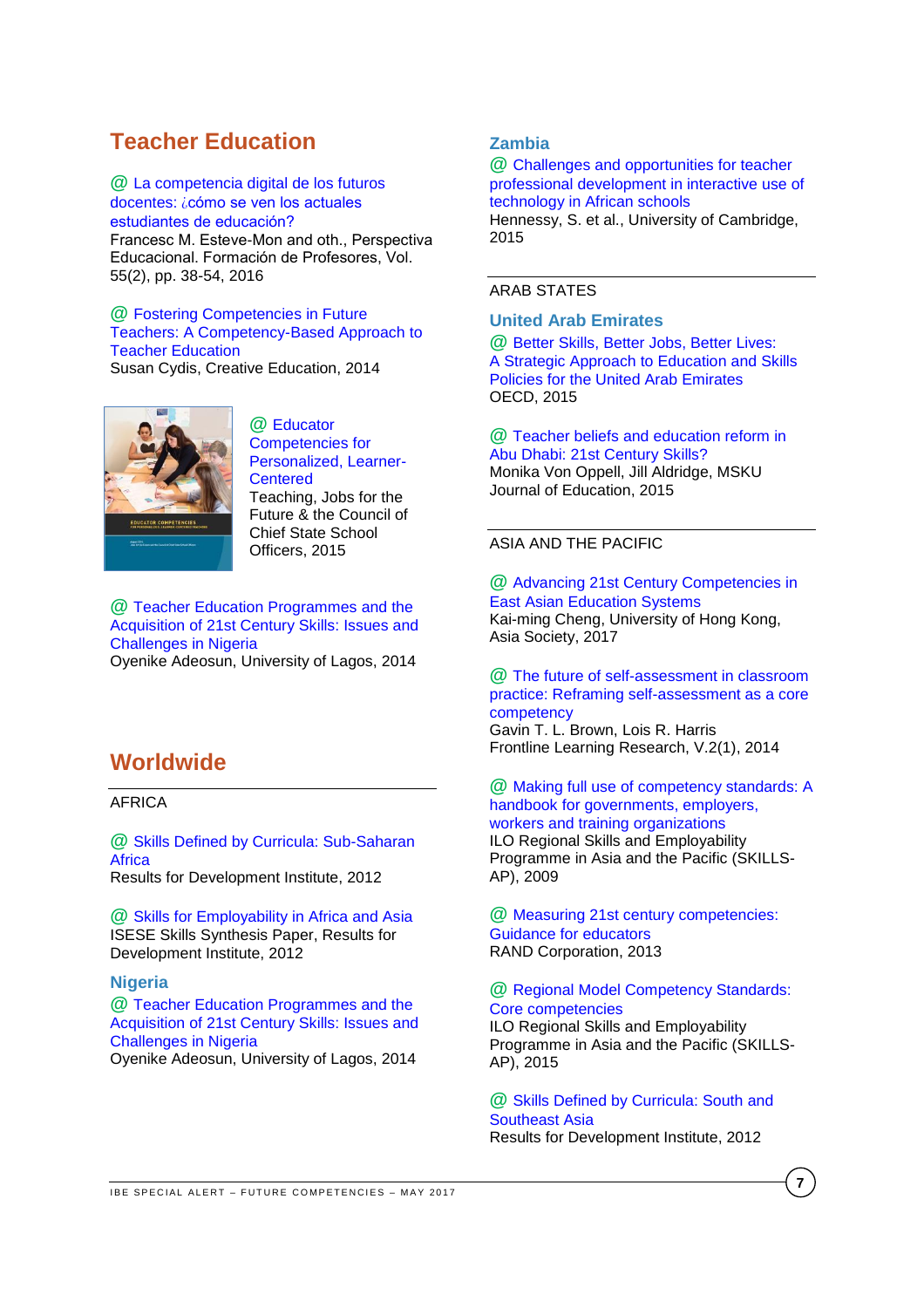#### **@** [Skills for Employability in Africa and Asia](http://www.resultsfordevelopment.org/sites/resultsfordevelopment.org/files/resources/ISESE%20Skills%20Synthesis_Final_0.pdf)  ISESE Skills Synthesis Paper, Results for Development Institute, 2012

**@** [Skills for Employability: Southeast Asia](http://www.resultsfordevelopment.org/sites/resultsfordevelopment.org/files/resources/Skills%20for%20Employability%20in%20Southeast%20Asia.pdf) Results for Development Institute, 2012

**@** [Skills for Employability: South Asia](http://www.resultsfordevelopment.org/sites/resultsfordevelopment.org/files/resources/Skills%20for%20Employability%20in%20South%20Asia.pdf) Results for Development Institute, 2012

#### **@** [Transversal Competencies in Education](http://unesdoc.unesco.org/images/0023/002319/231907E.pdf)  [Policy & Practice \(Phase I\)](http://unesdoc.unesco.org/images/0023/002319/231907E.pdf) UNESCO Bangkok Office, 2015



**@** [Teaching and](http://asiasociety.org/files/rand-1012report.pdf)  [Learning 21st Century](http://asiasociety.org/files/rand-1012report.pdf)  **[Skills](http://asiasociety.org/files/rand-1012report.pdf)** [Lessons from the](http://asiasociety.org/files/rand-1012report.pdf)  Learning [Sciences](http://asiasociety.org/files/rand-1012report.pdf) RAND Corporation, 2012

**@** [Updated guidelines for development of](http://www.ilo.org/wcmsp5/groups/public/---asia/---ro-bangkok/documents/publication/wcms_496514.pdf)  [Regional Model Competency Standards](http://www.ilo.org/wcmsp5/groups/public/---asia/---ro-bangkok/documents/publication/wcms_496514.pdf) ILO, 2016

# <span id="page-7-0"></span>**Australia**

**@** [The Australian Curriculum: Work Studies,](http://www.australiancurriculum.edu.au/work-studies/introduction)  [Years 9–10](http://www.australiancurriculum.edu.au/work-studies/introduction) ACARA, 2015

**@** [Enterprise skills and careers education in](https://www.fya.org.au/wp-content/uploads/2015/11/Enterprise-skills-and-careers-education-why-Australia-needs-a-national-strategy_April2016.pdf)  [schools: Why Australia needs a national](https://www.fya.org.au/wp-content/uploads/2015/11/Enterprise-skills-and-careers-education-why-Australia-needs-a-national-strategy_April2016.pdf)  [strategy](https://www.fya.org.au/wp-content/uploads/2015/11/Enterprise-skills-and-careers-education-why-Australia-needs-a-national-strategy_April2016.pdf) Foundation for Young Australians, 2016

#### <span id="page-7-1"></span>**China**

[Analysis of 21st Century Competencies and](http://xbjk.ecnu.edu.cn/EN/abstract/abstract8966.shtml)  **[Frameworks](http://xbjk.ecnu.edu.cn/EN/abstract/abstract8966.shtml)** Shi Man and oth., Journal of East China Normal University, V. 34, 2016

**@** [Assessing China's skills gap and](http://www.oecd-ilibrary.org/economics/assessing-china-s-skills-gap-and-inequalities-in-education_5js1j1805czs-en)  [inequalities in education](http://www.oecd-ilibrary.org/economics/assessing-china-s-skills-gap-and-inequalities-in-education_5js1j1805czs-en) Margit Molnar et al., OECD, 2015

#### <span id="page-7-2"></span>**Hong Kong**

# **@** [Advancing 21st Century Competencies in](http://asiasociety.org/files/21st-century-competencies-hong-kong.pdf)  [Hong Kong](http://asiasociety.org/files/21st-century-competencies-hong-kong.pdf)

Kai-ming Cheng and Liz Jackson, University of Hong Kong; and Wing-on Lee, The Open University of Hong Kong, Asia Society, 2017

# <span id="page-7-3"></span>**India**

**@** [21st Century Skills and Digital Literacy: An](http://www.sais-jhu.edu/sites/default/files/Publishable%20ASER%20Deliverables.pdf)  [India Case Study](http://www.sais-jhu.edu/sites/default/files/Publishable%20ASER%20Deliverables.pdf)  SAIS-ASER Centre Practicum, 2014-2015

**@** [Delivering 21st Century Skills in the Indian](http://www.creyalearning.com/resources/Educast-AUGUST%202013_6_10.pdf)  [Classroom](http://www.creyalearning.com/resources/Educast-AUGUST%202013_6_10.pdf) Terrie Rust, Creya Learning, 2013

**@** [Life Skills in India An Overview of Evidence](http://www.centralsquarefoundation.org/wp-content/uploads/2015/12/Life-Skills-Education-in-India.pdf)  [and Current Practices in our Education System](http://www.centralsquarefoundation.org/wp-content/uploads/2015/12/Life-Skills-Education-in-India.pdf) Bikkrama Daulet Singh and Rashmi Menon, Cental Square Foundation, 2015

# <span id="page-7-4"></span>**Japan**

**@** [Advancing 21st Century Competencies in](http://asiasociety.org/files/21st-century-competencies-japan.pdf)  **[Japan](http://asiasociety.org/files/21st-century-competencies-japan.pdf)** 

Daisuke Kimura & Madoka Tatsuno, Global Incubation x Fostering Talents (GiFT), Asia Society, 2017

# <span id="page-7-5"></span>**Korea, Republic of @** [Advancing 21st Century Competencies in](http://asiasociety.org/files/21st-century-competencies-south-korea.pdf)  [South Korea](http://asiasociety.org/files/21st-century-competencies-south-korea.pdf)

Hyo-Jeong Kim and Jeongmin Eom, Asia-Pacific Centre of Education for International Understanding (APCEIU) under the auspices of UNESCO, Asia Society, 2017

**@** [Curriculum Reform in Korea: Issues and](https://rd.springer.com/article/10.1007/s40299-013-0161-2)  [Challenges for Twenty-first Century Learning](https://rd.springer.com/article/10.1007/s40299-013-0161-2) So, K. & Kang, J. Asia-Pacific Edu Res 2014

# <span id="page-7-6"></span>**New Zealand**

**@** [Future-focused learning in connected](https://education.govt.nz/assets/Documents/Ministry/Initiatives/FutureFocusedLearning30May2014.pdf)  [communities](https://education.govt.nz/assets/Documents/Ministry/Initiatives/FutureFocusedLearning30May2014.pdf) 21st Century Learning Reference Group, 2014

**@** Taking [a "future focus" in education—what](http://www.nzcer.org.nz/system/files/taking-future-focus-in-education.pdf)  [does it mean?](http://www.nzcer.org.nz/system/files/taking-future-focus-in-education.pdf)  Rachel Bolstad, NZCER , 2011

**@** [Tradition to transformation –](http://elearning.tki.org.nz/Media/Files/Tradition-and-Transformation-How-conventional-secondary-school-are-breaking-ground-in-21st-century-education2) How [conventional secondary schools are breaking](http://elearning.tki.org.nz/Media/Files/Tradition-and-Transformation-How-conventional-secondary-school-are-breaking-ground-in-21st-century-education2)  [ground in 21st century education](http://elearning.tki.org.nz/Media/Files/Tradition-and-Transformation-How-conventional-secondary-school-are-breaking-ground-in-21st-century-education2) Rowan Taigel, Te Toi Tupu, 2016

# <span id="page-7-7"></span>**Singapore**

## **@** [Advancing 21st Century Competencies in](http://asiasociety.org/files/21st-century-competencies-singapore.pdf)  **[Singapore](http://asiasociety.org/files/21st-century-competencies-singapore.pdf)**

Jennifer Pei-Ling Tan, et al., National Institute of Education, Nanyang Technological University, Asia Society, 2017

**8**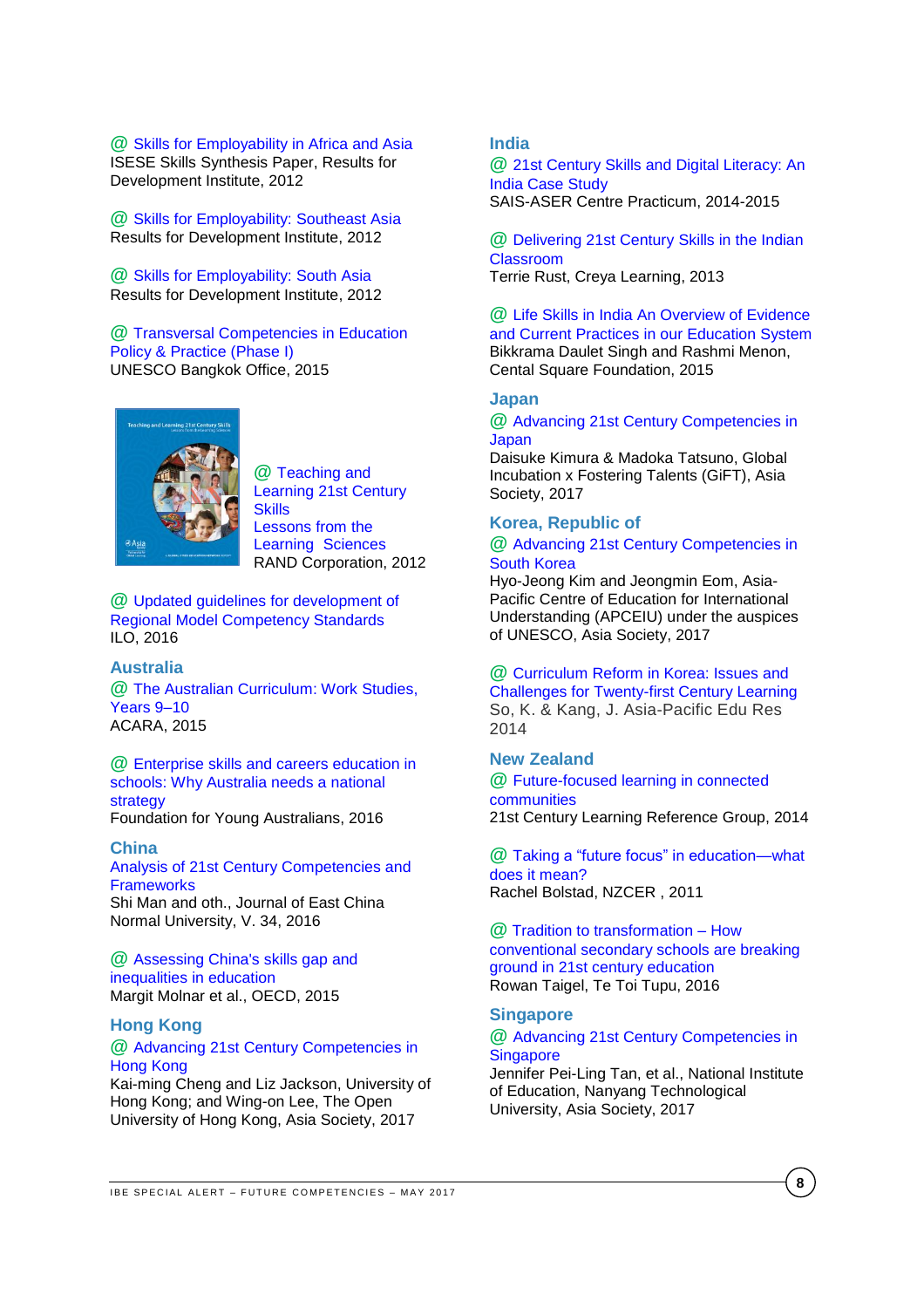#### **@** [Framework for 21st Century Competencies](https://www.moe.gov.sg/education/education-system/21st-century-competencies)  [and Student Outcomes](https://www.moe.gov.sg/education/education-system/21st-century-competencies) Ministry of Education, 2015

#### <span id="page-8-0"></span>**Taiwan**

# **@** [Advancing 21st Century Competencies in](http://asiasociety.org/files/21st-century-competencies-taiwan.pdf)  **[Taiwan](http://asiasociety.org/files/21st-century-competencies-taiwan.pdf)**

Hsiao-Lan Sharon Chen and Hsuan-Yi Huang, National Taiwan Normal University, Asia Society, 2017



# <span id="page-8-1"></span>EUROPE AND NORTH AMERICA

**@** [Developing Key Competences at School in](http://eacea.ec.europa.eu/education/eurydice/documents/thematic_reports/145en.pdf)  [Europe: Challenges and Opportunities for](http://eacea.ec.europa.eu/education/eurydice/documents/thematic_reports/145en.pdf)  **[Policy](http://eacea.ec.europa.eu/education/eurydice/documents/thematic_reports/145en.pdf)** 

European Commission/EACEA/Eurydice, 2012

**@** [ICT-enabled innovation for learning in](http://ftp.jrc.es/EURdoc/JRC83503.pdf)  [Europe and Asia: Exploring conditions for](http://ftp.jrc.es/EURdoc/JRC83503.pdf)  [sustainability, scalability and impact at system](http://ftp.jrc.es/EURdoc/JRC83503.pdf)  [level](http://ftp.jrc.es/EURdoc/JRC83503.pdf)

Joint Research Centre of the European Commission, 2013

# <span id="page-8-2"></span>**Canada**

**@** [21st Century Competencies: Foundation](http://www.edugains.ca/resources21CL/About21stCentury/21CL_21stCenturyCompetencies.pdf)  [Document for Discussion. Phase 1:](http://www.edugains.ca/resources21CL/About21stCentury/21CL_21stCenturyCompetencies.pdf)  [Towards Defining 21st Century Competencies](http://www.edugains.ca/resources21CL/About21stCentury/21CL_21stCenturyCompetencies.pdf)  [for Ontario](http://www.edugains.ca/resources21CL/About21stCentury/21CL_21stCenturyCompetencies.pdf)  Ontario Public Service, 2016 [Français](https://pedagogienumeriqueenaction.cforp.ca/wp-content/uploads/2016/03/Definir-les-competences-du-21e-siecle-pour-l_Ontario-Document-de-reflexion-phase-1-2016.pdf)

# **@** [Améliorer les programmes canadiens de](https://www.google.ch/url?sa=t&rct=j&q=&esrc=s&source=web&cd=1&cad=rja&uact=8&ved=0ahUKEwiJ7_ebmJPUAhXObFAKHczuBksQFggoMAA&url=http%3A%2F%2Fjournals.sfu.ca%2Fcje%2Findex.php%2Fcje-rce%2Farticle%2Fdownload%2F1932%2F1775&usg=AFQjCNGwgbKwctvo53xiC7YT)  sciences et technologies au primaire par l'ajout [de compétences du 21e siècle](https://www.google.ch/url?sa=t&rct=j&q=&esrc=s&source=web&cd=1&cad=rja&uact=8&ved=0ahUKEwiJ7_ebmJPUAhXObFAKHczuBksQFggoMAA&url=http%3A%2F%2Fjournals.sfu.ca%2Fcje%2Findex.php%2Fcje-rce%2Farticle%2Fdownload%2F1932%2F1775&usg=AFQjCNGwgbKwctvo53xiC7YT)

Diane Pruneau et al., Revue canadienne de l'éducation, V.38(3), 2015

#### **@** [Les compétences du 21e siècle](http://www.oce.uqam.ca/article/les-competences-qui-font-consensus/)

Danielle Ouellet & Sylvie Ann Hart Observatoire compétences-emplois (OCE), décembre 2013

# **@** [Designing across the Curriculum for](http://www.eswb-press.org/uploads/1/2/8/9/12899389/sustainable_well-being_2014.pdf)  ["Sustainable Well-Being": A 21stCentury](http://www.eswb-press.org/uploads/1/2/8/9/12899389/sustainable_well-being_2014.pdf)  [Approach](http://www.eswb-press.org/uploads/1/2/8/9/12899389/sustainable_well-being_2014.pdf) (p.57)

Susan M. Drake, Sustainable Well-Being: Concepts, Issues, and Educational Practices, Education for Sustainable Well-Being Press (ESWB Press), 2014

# **@** [Education for the 21st Century: Here, Now](http://www.pucrs.br/famat/viali/tic_literatura/relatorios/Full-Report.pdf)  [and Into the Future](http://www.pucrs.br/famat/viali/tic_literatura/relatorios/Full-Report.pdf)

Hamilton-Wentworth District School Board, 2010

#### **@** [Interdisciplinary Assessment in the 21st](http://www.rapidintellect.com/AE/ec5771v14.pdf)  **[Century](http://www.rapidintellect.com/AE/ec5771v14.pdf)**

Susan M. Drake and Joanne L. Reid, Academic Exchange Quarterly, Volume 21, Issue 1, 2017

#### **@** [Leveraging Knowledge for 21st Century](http://www.sshrc-crsh.gc.ca/society-societe/community-communite/ifca-iac/01-learning_report-apprentissage_rapport-eng.pdf) [Teaching and Learning:](http://www.sshrc-crsh.gc.ca/society-societe/community-communite/ifca-iac/01-learning_report-apprentissage_rapport-eng.pdf) Insights and [opportunities for knowledge mobilization and](http://www.sshrc-crsh.gc.ca/society-societe/community-communite/ifca-iac/01-learning_report-apprentissage_rapport-eng.pdf)  [future research](http://www.sshrc-crsh.gc.ca/society-societe/community-communite/ifca-iac/01-learning_report-apprentissage_rapport-eng.pdf)

Social Sciences and Humanities Research Council of Canada, 2016

**@** [A Passport to a Changing Landscape:](http://www.edugains.ca/resources21CL/Research/CSC_ResearchReport_2014-2015_old.pdf)  [Advancing Pedagogy and Innovative Practices](http://www.edugains.ca/resources21CL/Research/CSC_ResearchReport_2014-2015_old.pdf)  [for Knowledge Mobilization and Skill](http://www.edugains.ca/resources21CL/Research/CSC_ResearchReport_2014-2015_old.pdf)  [Development in the 21st Century](http://www.edugains.ca/resources21CL/Research/CSC_ResearchReport_2014-2015_old.pdf) Curriculum Services Canada, 2014

**@** [Le projet WIGUP : quels impacts sur les](http://www.karsenti.ca/RapportWIGUP_KARSENTI.pdf)  [compétences du 21e siècle?](http://www.karsenti.ca/RapportWIGUP_KARSENTI.pdf) Karsenti T., CRIFPE 2014

#### <span id="page-8-3"></span>**Finland**

**@** [Learning and competence 2025](http://www.oph.fi/download/164907_learning_and_competence_2025_finnish_national_board_of_education.pdf) Finnish National Board of Education, 2015

# <span id="page-8-4"></span>**France**

**@** [L'école doit s'adapter au XXIème siècle](http://www.lemonde.fr/idees/article/2014/08/25/l-enseignement-vit-au-passe-anterieur-alors-que-le-futur-est-compose_4476435_3232.html) Didier Schmitt, Le Monde, 25 août 2014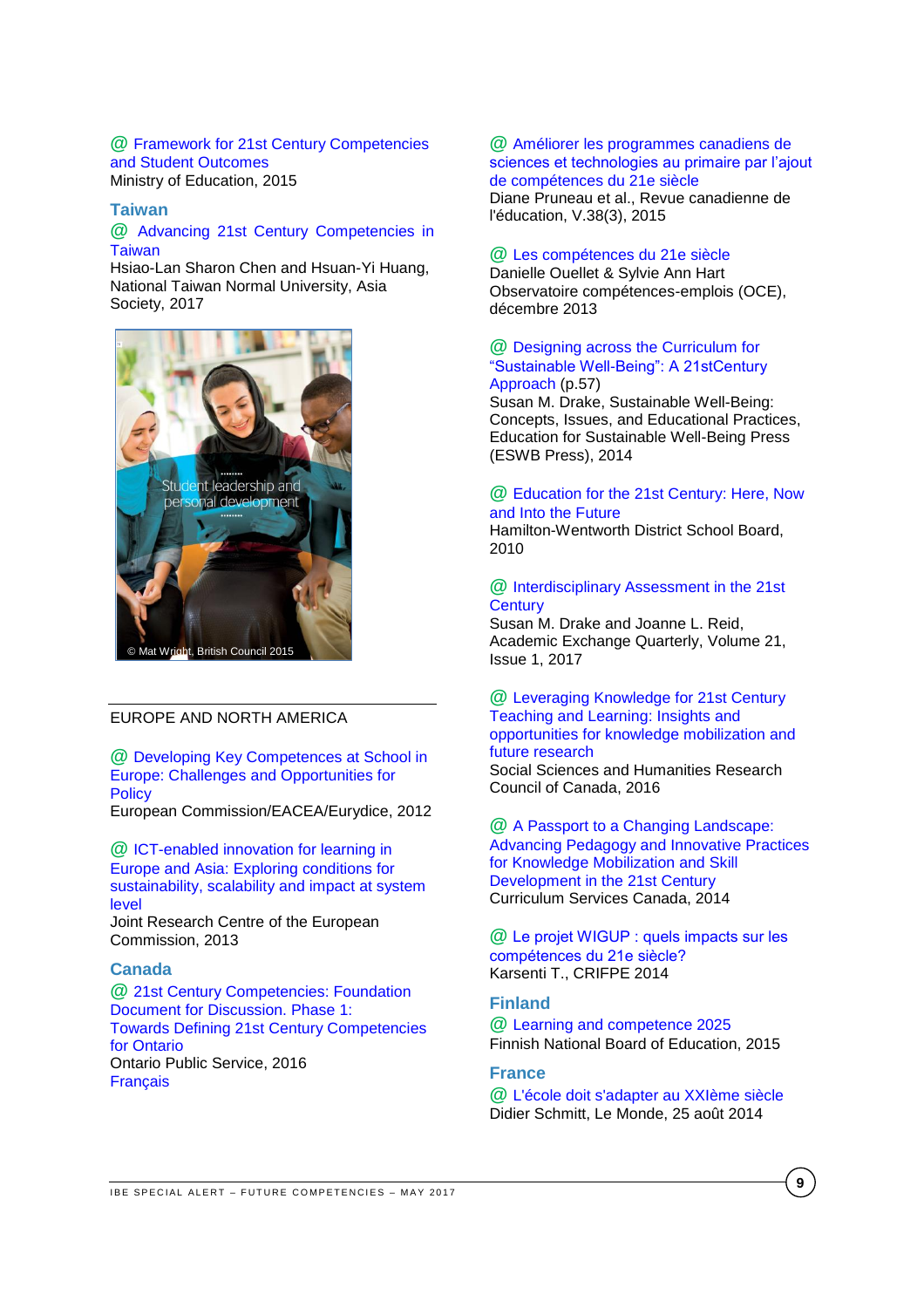**@** [Nouveaux savoirs, nouveaux savoir-faire:](http://parisinnovationreview.com/2015/02/10/education-21-siecle/)  [les compétences du XXIe siècle](http://parisinnovationreview.com/2015/02/10/education-21-siecle/) [Paris Innovation Review,](http://parisinnovationreview.com/author/paristech-review/) 10 février 2015

#### <span id="page-9-0"></span>**Ireland**

**@** [Digital Strategy for Schools 2015-2020:](https://www.education.ie/en/Publications/Policy-Reports/Digital-Strategy-for-Schools-2015-2020.pdf)  [Enhancing Teaching, Learning and](https://www.education.ie/en/Publications/Policy-Reports/Digital-Strategy-for-Schools-2015-2020.pdf)  **[Assessment](https://www.education.ie/en/Publications/Policy-Reports/Digital-Strategy-for-Schools-2015-2020.pdf)** Department of Education and Skills, 2015

# <span id="page-9-1"></span>**Luxemburg**

**@** [Skills, qualifications and jobs in the EU: the](http://www.cedefop.europa.eu/en/publications-and-resources/publications/3072)  [making of a perfect match? Evidence from](http://www.cedefop.europa.eu/en/publications-and-resources/publications/3072)  [Cedefop's European skills and jobs survey](http://www.cedefop.europa.eu/en/publications-and-resources/publications/3072) Cedefop, 2015

# <span id="page-9-2"></span>**Spain (Catalonia)**

**@** [Un curriculum competencial para la](http://ensenyament.gencat.cat/web/.content/home/departament/linies-estrategiques/curriculums-competencials/curriculum_primaria_es.pdf)  [educación primaria](http://ensenyament.gencat.cat/web/.content/home/departament/linies-estrategiques/curriculums-competencials/curriculum_primaria_es.pdf) Generalidad de Cataluña, Departamento de Enseñanza, 2015 [English](http://ensenyament.gencat.cat/web/.content/home/departament/linies-estrategiques/curriculums-competencials/curriculum_primaria_en.pdf)

## <span id="page-9-3"></span>**Sweden**

**@** [Getting Skills Right: Sweden](http://www.oecd-ilibrary.org/employment/getting-skills-right-sweden_9789264265479-en) OECD, 2016

#### <span id="page-9-4"></span>**UK**

**@** [The Future of Employment: How](http://www.oxfordmartin.ox.ac.uk/downloads/academic/The_Future_of_Employment.pdf)  [Susceptible Are Jobs to Computerisation?](http://www.oxfordmartin.ox.ac.uk/downloads/academic/The_Future_of_Employment.pdf) Carl Benedikt Frey and Michael A. Osborne, University of Oxford, 2013

# **@** [Key competencies in the curriculum:](https://www.nfer.ac.uk/pdf/KeyCompetencesEngland.pdf)

**[England](https://www.nfer.ac.uk/pdf/KeyCompetencesEngland.pdf)** 

National Foundation for Educational Research (NFER), Eurydice at NFER, 2012

**@** [Key competencies in the curriculum:](https://www.nfer.ac.uk/pdf/KeyCompetencesNorthernIreland1.pdf)  [Nothern Ireland](https://www.nfer.ac.uk/pdf/KeyCompetencesNorthernIreland1.pdf)

National Foundation for Educational Research (NFER), Eurydice at NFER, 2012

**@** [Key competencies in the curriculum: Wales](https://www.nfer.ac.uk/pdf/KeyCompetencesWales.pdf) National Foundation for Educational Research (NFER), Eurydice at NFER, 2012

<span id="page-9-5"></span>**@** [Unlocking a world of potential: Core skills](https://schoolsonline.britishcouncil.org/sites/so/files/core_skills_brochure_unlocking_a_world_of_potential.pdf)  [for learning, work and society](https://schoolsonline.britishcouncil.org/sites/so/files/core_skills_brochure_unlocking_a_world_of_potential.pdf) British Council, 2015

# **USA**

#### **@** [21st Century Competencies for College](http://www.oce.uqam.ca/wp-content/uploads/2015/01/1312_cd_21stcenturycompetencies.pdf)  [and Career Readiness](http://www.oce.uqam.ca/wp-content/uploads/2015/01/1312_cd_21stcenturycompetencies.pdf)

Anthony P. Carnevale, Center on education and the workforce, Georgetown University, 2013

**@** [Character education for the 21st century:](http://curriculumredesign.org/wp-content/uploads/CCR-CharacterEducation_FINAL_27Feb2015.pdf)  [What should students learn?](http://curriculumredesign.org/wp-content/uploads/CCR-CharacterEducation_FINAL_27Feb2015.pdf) Center for Curriculum Redesign; 2015

**@** [A comparative analysis of international](http://www.oce.uqam.ca/wp-content/uploads/2015/01/1312_voogt_robin_a_comparative.pdf)  [frameworks for 21st century competences:](http://www.oce.uqam.ca/wp-content/uploads/2015/01/1312_voogt_robin_a_comparative.pdf)  [Implications for national curriculum](http://www.oce.uqam.ca/wp-content/uploads/2015/01/1312_voogt_robin_a_comparative.pdf)  [policies](http://www.oce.uqam.ca/wp-content/uploads/2015/01/1312_voogt_robin_a_comparative.pdf)

Joke Voogt & Natalie Pareja Roblin, Journal of Curriculum Studies, V.44(3), 2012

#### **@** [Educator Competencies for Personalized,](http://www.ccsso.org/Documents/Educator-Competencies-081015-FINAL.pdf)  [Learner-Centered](http://www.ccsso.org/Documents/Educator-Competencies-081015-FINAL.pdf)

Teaching, Jobs for the Future & the Council of Chief State School Officers, 2015

**@** [Education for Life and Work:](http://sites.nationalacademies.org/cs/groups/dbassesite/documents/webpage/dbasse_070895.pdf) Developing [Transferable Knowledge and Skills in the 21st](http://sites.nationalacademies.org/cs/groups/dbassesite/documents/webpage/dbasse_070895.pdf)  **[Century](http://sites.nationalacademies.org/cs/groups/dbassesite/documents/webpage/dbasse_070895.pdf)** Report Brief, National Research Council, 2012

**@** [Education to Employment: Designing a](http://mckinseyonsociety.com/downloads/reports/Education/Education-to-Employment_FINAL.pdf)  [System that Works](http://mckinseyonsociety.com/downloads/reports/Education/Education-to-Employment_FINAL.pdf) McKinsey Center for Government, 2012

#### **@** [enGauge 21st Century Skills: Literacy in](http://pict.sdsu.edu/engauge21st.pdf)  [the Digital Age](http://pict.sdsu.edu/engauge21st.pdf) North Central Regional Educational Laboratory & the Metiri Group, 2003

**@** [Fostering Competencies in Future](http://file.scirp.org/pdf/CE_2014071411111144.pdf)  [Teachers: A Competency-Based Approach to](http://file.scirp.org/pdf/CE_2014071411111144.pdf)  [Teacher Education](http://file.scirp.org/pdf/CE_2014071411111144.pdf) Susan Cydis, Creative Education, 2014

#### **@** Guía [para Padres sobre el Aprendizaje en](http://www.edutopia.org/pdfs/guides/edutopia-guia-para-padres-aprendizaje-siglo-21-espanol-para-imprimir.pdf)  [el Siglo XXI](http://www.edutopia.org/pdfs/guides/edutopia-guia-para-padres-aprendizaje-siglo-21-espanol-para-imprimir.pdf)

The George Lucas Educational Foundation, 2012

**@** [Learning for the 21st century](http://www.p21.org/storage/documents/P21_Report.pdf) Partnership for 21st century skills, 2013

#### **@** [Measurement of 21st Century Skills Within](https://cerpp.usc.edu/files/2013/11/Kyllonen_21st_Cent_Skills_and_CCSS.pdf)  [the Common Core State Standards](https://cerpp.usc.edu/files/2013/11/Kyllonen_21st_Cent_Skills_and_CCSS.pdf)

Center for K–12 Assessment & Performance Management at ETS, 2012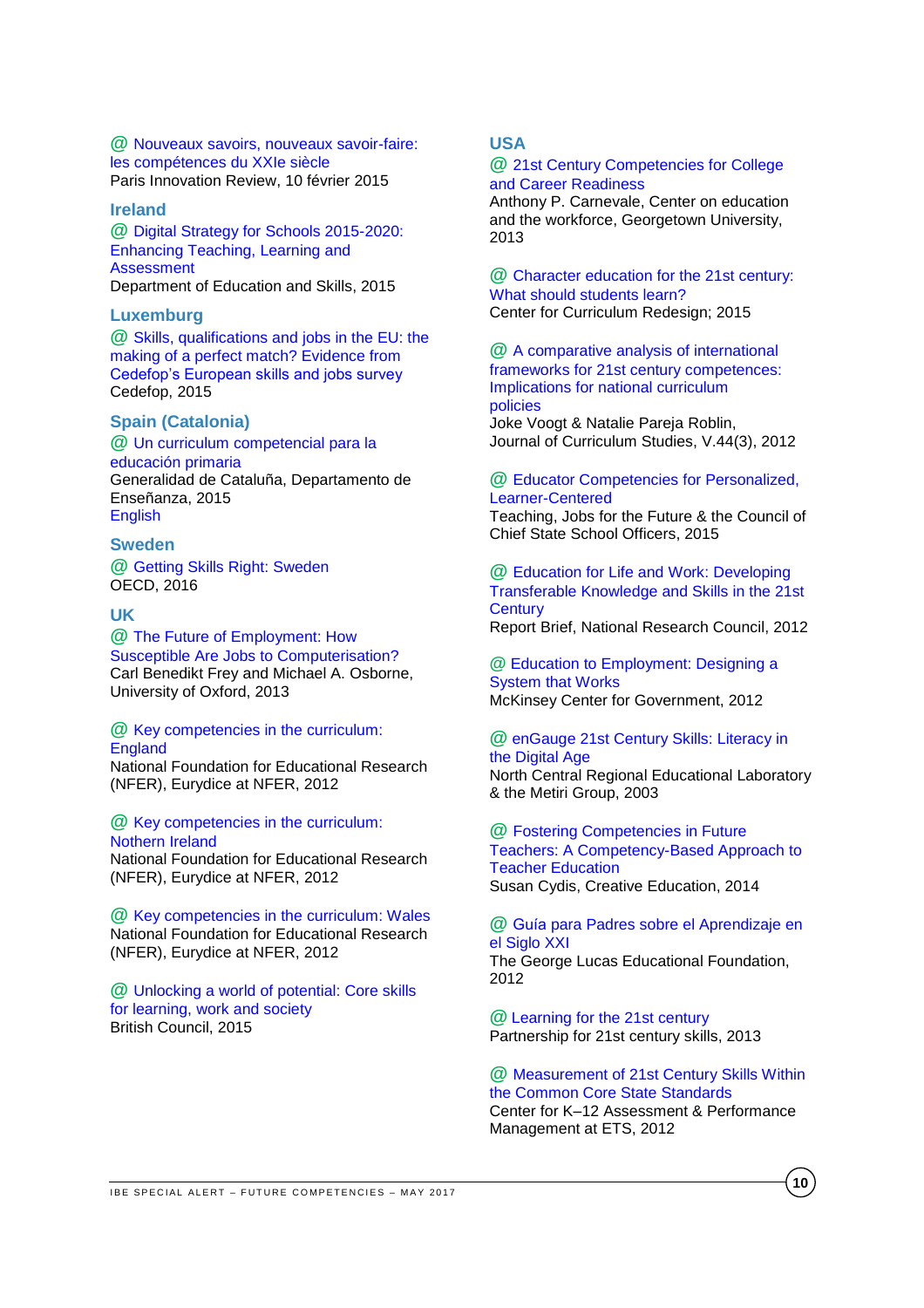**@** [Rethinking The Three Rs: Why We Need A](http://www.huffingtonpost.com/2015/01/23/stem-in-education_n_6519952.html?utm_hp_ref=impactx)  [New Model Of Education](http://www.huffingtonpost.com/2015/01/23/stem-in-education_n_6519952.html?utm_hp_ref=impactx) Huffington Post, 19 February 2015

**@** [Skills for a Changing World: National](https://www.brookings.edu/wp-content/uploads/2017/03/global-20170324-skills-for-a-changing-world.pdf)  [Perspectives and the Global Movement](https://www.brookings.edu/wp-content/uploads/2017/03/global-20170324-skills-for-a-changing-world.pdf) Centre for Universal Education at Brookings, 2017

# **@** [Skills for Employability: The Need for 21st](http://www.resultsfordevelopment.org/sites/resultsfordevelopment.org/files/resources/Global%20Review%20of%20Skills%20for%20the%2021st%20Century.pdf)  [Century Skills](http://www.resultsfordevelopment.org/sites/resultsfordevelopment.org/files/resources/Global%20Review%20of%20Skills%20for%20the%2021st%20Century.pdf)

Results for Development Institute, 2012

# <span id="page-10-0"></span>LATIN AMERICA AND THE CARIBBEAN



**@** [Skills for the 21st](http://documents.worldbank.org/curated/en/187841468047799960/pdf/665190PUB0EPI00skills09780821389713.pdf)  [century in Latin America](http://documents.worldbank.org/curated/en/187841468047799960/pdf/665190PUB0EPI00skills09780821389713.pdf)  [and the Caribbean](http://documents.worldbank.org/curated/en/187841468047799960/pdf/665190PUB0EPI00skills09780821389713.pdf) Cristian Aedo, Ian Walker The World Bank, 2012

# **Argentina**

**@** [Estudiantes del Siglo XXI: Nueva Escuela](http://www.buenosaires.gob.ar/sites/gcaba/files/primera-jornada_documento-n3-nes-de-calidad.pdf)  [Secundaria de Calidad de la Ciudad Autónoma](http://www.buenosaires.gob.ar/sites/gcaba/files/primera-jornada_documento-n3-nes-de-calidad.pdf)  [de Buenos Aires](http://www.buenosaires.gob.ar/sites/gcaba/files/primera-jornada_documento-n3-nes-de-calidad.pdf) Ministerio de Educación de la Ciudad Autónoma de Buenos Aires, 2013

# <span id="page-10-2"></span>**Chile**

**@** [La competencia digital de los futuros](http://www.perspectivaeducacional.cl/index.php/peducacional/article/viewFile/412/207)  docentes: ¿[cómo se ven los actuales](http://www.perspectivaeducacional.cl/index.php/peducacional/article/viewFile/412/207)  [estudiantes de educación?](http://www.perspectivaeducacional.cl/index.php/peducacional/article/viewFile/412/207)  Francesc M. Esteve-Mon and oth., Perspectiva

Educacional. Formación de Profesores, Vol. 55(2), pp. 38-54, 2016

**@** [Una introducción a las habilidades](http://escuelaenmovimiento.educarchile.cl/wp-content/themes/Divi/images/PAPER-MELLER-HABILIDADES-S21-0616.pdf)  [escolares para el siglo 21](http://escuelaenmovimiento.educarchile.cl/wp-content/themes/Divi/images/PAPER-MELLER-HABILIDADES-S21-0616.pdf) Patricio Meller, Cieplan, 2016

# <span id="page-10-3"></span>**Mexico**

**@** [La evaluación de competencias en](http://www.scielo.org.mx/scielo.php?script=sci_arttext&pid=S1665-109X2012000200010)  [educación](http://www.scielo.org.mx/scielo.php?script=sci_arttext&pid=S1665-109X2012000200010) Tiburcio Moreno Olivos, Sinéctica no.39 Tlaquepaque jul./dic. 2012

# <span id="page-10-4"></span>INTERNATIONAL

# <span id="page-10-5"></span>**OECD**

**@** [21st Century Skills and Competences for](http://www.oecd-ilibrary.org/docserver/download/218525261154.pdf?expires=1494494670&id=id&accname=guest&checksum=992104F55466F78587C2C215D28BB913)  [New Millennium Learners in OECD Countries](http://www.oecd-ilibrary.org/docserver/download/218525261154.pdf?expires=1494494670&id=id&accname=guest&checksum=992104F55466F78587C2C215D28BB913) Katerina Ananiadou, Magdalean Claro, OECD 2009



**@** [Des compétences](http://www.skillsforemployment.org/wcmstest4/groups/skills/documents/skpcontent/ddrf/mduw/~edisp/wcmstest4_050445.pdf) [meilleures pour des](http://www.skillsforemployment.org/wcmstest4/groups/skills/documents/skpcontent/ddrf/mduw/~edisp/wcmstest4_050445.pdf)  [emplois meilleurs et une](http://www.skillsforemployment.org/wcmstest4/groups/skills/documents/skpcontent/ddrf/mduw/~edisp/wcmstest4_050445.pdf)  [vie meilleure](http://www.skillsforemployment.org/wcmstest4/groups/skills/documents/skpcontent/ddrf/mduw/~edisp/wcmstest4_050445.pdf): Une approche stratégique des [politiques sur les](http://www.skillsforemployment.org/wcmstest4/groups/skills/documents/skpcontent/ddrf/mduw/~edisp/wcmstest4_050445.pdf)  [compétences](http://www.skillsforemployment.org/wcmstest4/groups/skills/documents/skpcontent/ddrf/mduw/~edisp/wcmstest4_050445.pdf)  OECD, 2012

**@** [Les compétences au service du progrès](http://www.oecd-ilibrary.org/docserver/download/9615012e.pdf?expires=1494494860&id=id&accname=guest&checksum=D4905943F96845ADA79C045FEC9CAF25)  [social: Le pouvoir des compétences socio](http://www.oecd-ilibrary.org/docserver/download/9615012e.pdf?expires=1494494860&id=id&accname=guest&checksum=D4905943F96845ADA79C045FEC9CAF25)[affectives](http://www.oecd-ilibrary.org/docserver/download/9615012e.pdf?expires=1494494860&id=id&accname=guest&checksum=D4905943F96845ADA79C045FEC9CAF25) OECD, 2016 [English](http://www.oecd-ilibrary.org/docserver/download/9615011e.pdf?expires=1494494894&id=id&accname=guest&checksum=0B2ED4B778A4E825A3C6A2243EE9FC86) [Español](http://www.oecd-ilibrary.org/docserver/download/9615014e.pdf?expires=1494494927&id=id&accname=guest&checksum=DE6B31EF0E693749A9CC4EA001EA7934)

<span id="page-10-1"></span>**@** Getting Skills Right: [Assessing](http://www.oecd-ilibrary.org/employment/getting-skills-right-assessing-and-anticipating-changing-skill-needs_9789264252073-en) and [Anticipating](http://www.oecd-ilibrary.org/employment/getting-skills-right-assessing-and-anticipating-changing-skill-needs_9789264252073-en) Changing Skill Needs OECD, 2016



**@** [Global competency for](https://www.oecd.org/education/Global-competency-for-an-inclusive-world.pdf)  [an inclusive world](https://www.oecd.org/education/Global-competency-for-an-inclusive-world.pdf) OECD, 2016

**@** [Greener Skills and Jobs for a Low-Carbon](http://www.oecd-ilibrary.org/docserver/download/5k3v1dtzlxzq-en.pdf?expires=1494495502&id=id&accname=guest&checksum=B5B82DB47200B0CEEAC0F914C9BF3875)  **[Future](http://www.oecd-ilibrary.org/docserver/download/5k3v1dtzlxzq-en.pdf?expires=1494495502&id=id&accname=guest&checksum=B5B82DB47200B0CEEAC0F914C9BF3875)** OECD, 2013

**@** [OECD Skills Outlook 2017: Skills and](http://www.oecd-ilibrary.org/education/oecd-skills-outlook-2017_9789264273351-en)  [Global Value Chains](http://www.oecd-ilibrary.org/education/oecd-skills-outlook-2017_9789264273351-en) OECD, 2017

**@** [PISA 2012 Results: Creative Problem](http://www.oecd.org/pisa/keyfindings/PISA-2012-results-volume-V.pdf)  [Solving Students' skills in tackling real-life](http://www.oecd.org/pisa/keyfindings/PISA-2012-results-volume-V.pdf)  [problems \(Volume V\)](http://www.oecd.org/pisa/keyfindings/PISA-2012-results-volume-V.pdf) OECD, 2014

# <span id="page-10-6"></span>**UNECE**

#### **@** [Competences in education for Sustainable](https://www.unece.org/fileadmin/DAM/env/esd/ESD_Publications/Competences_Publication.pdf)  **[Development](https://www.unece.org/fileadmin/DAM/env/esd/ESD_Publications/Competences_Publication.pdf)** United Nations Economic Commission for Europe, 2012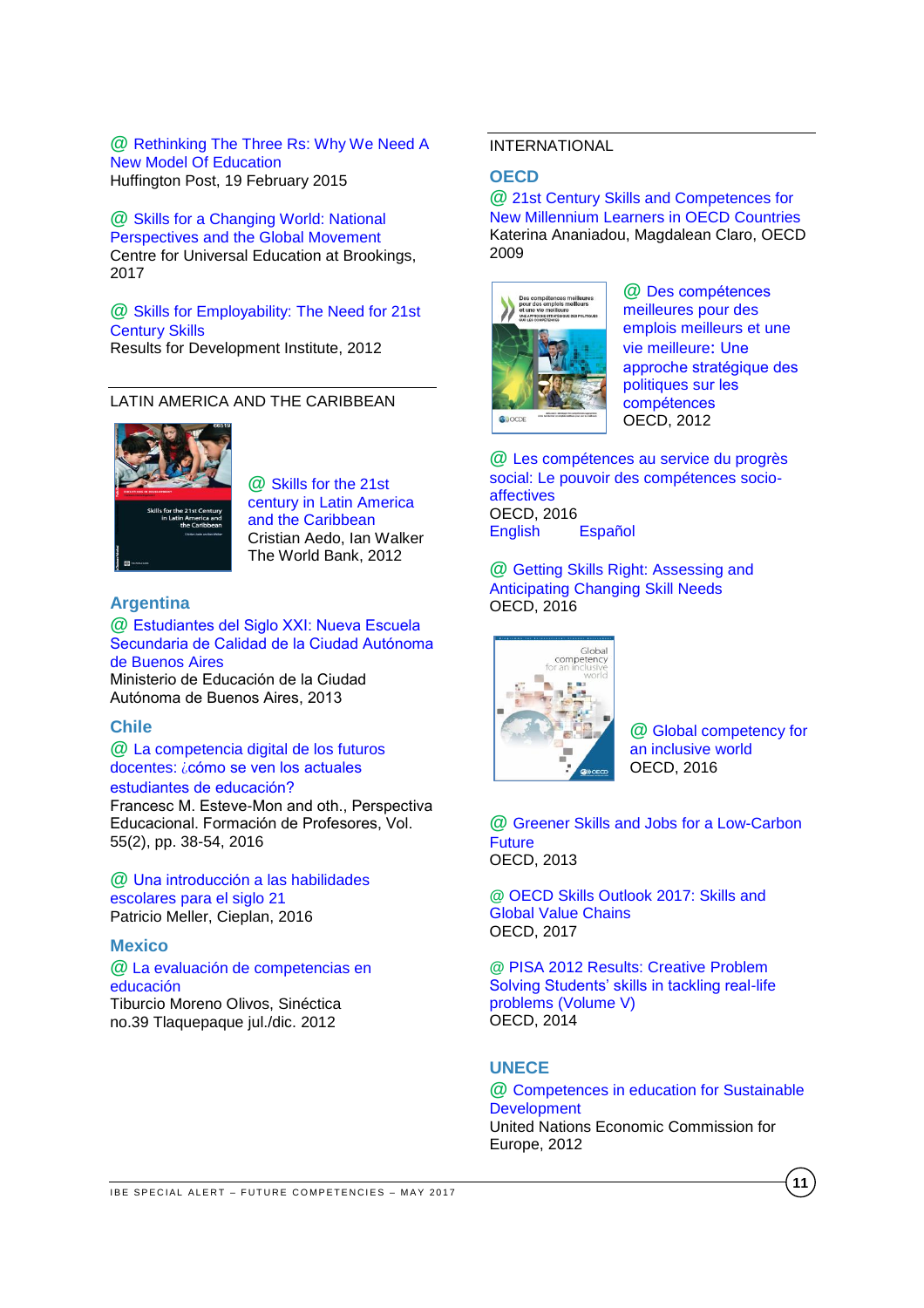# <span id="page-11-0"></span>**UNESCO**

# **@** [El futuro del aprendizaje 2 ¿Qué tipo de](http://unesdoc.unesco.org/images/0024/002429/242996s.pdf)

[aprendizaje se necesita en el siglo XXI?](http://unesdoc.unesco.org/images/0024/002429/242996s.pdf) Documentos de Trabajo ERF, No. 14, Scott, C.L., Investigación y Prospectiva en Educación, UNESCO, 2015 [English](http://unesdoc.unesco.org/images/0024/002429/242996E.pdf)

**@** [Rethinking Education: Towards a Common](http://www.unesco.org/fileadmin/MULTIMEDIA/FIELD/Cairo/images/RethinkingEducation.pdf)  [Good](http://www.unesco.org/fileadmin/MULTIMEDIA/FIELD/Cairo/images/RethinkingEducation.pdf) UNESCO, 2015

**@** [Youth and Skills: Putting Education to Work](http://unesdoc.unesco.org/images/0021/002180/218003e.pdf) UNESCO, 2012

# <span id="page-11-1"></span>**UNESCO-IBE**

#### **@** [Principles for learning and competences in](http://download.springer.com/static/pdf/611/art%253A10.1007%252Fs11125-014-9330-1.pdf?originUrl=http%3A%2F%2Flink.springer.com%2Farticle%2F10.1007%2Fs11125-014-9330-1&token2=exp=1495803220~acl=%2Fstatic%2Fpdf%2F611%2Fart%25253A10.1007%25252Fs11125-014-9330-1.pdf%3ForiginUrl%3Dhttp%253A%252F%252Flink.springer.com%252Farticle%252F10.1007%252Fs11125-014-9330-1*~hmac=7aa7f0c2959ba4f69ec2fdd69ec282134c194d89f12841661aced7e381441dd5)  [the 21st-century curriculum](http://download.springer.com/static/pdf/611/art%253A10.1007%252Fs11125-014-9330-1.pdf?originUrl=http%3A%2F%2Flink.springer.com%2Farticle%2F10.1007%2Fs11125-014-9330-1&token2=exp=1495803220~acl=%2Fstatic%2Fpdf%2F611%2Fart%25253A10.1007%25252Fs11125-014-9330-1.pdf%3ForiginUrl%3Dhttp%253A%252F%252Flink.springer.com%252Farticle%252F10.1007%252Fs11125-014-9330-1*~hmac=7aa7f0c2959ba4f69ec2fdd69ec282134c194d89f12841661aced7e381441dd5)

Clementina Acedo and Conrad Hughes, Prospects, Volume 44, Issue 4, UNESCO-IBE, 2014

# <span id="page-11-2"></span>**World Bank Group**

**@** [Skills for jobs in the 21st century](http://documents.worldbank.org/curated/en/892121467986247777/pdf/98451-BRI-Education-WEF-English-briefs-skills-Box393171B-PUBLIC.pdf) World Bank Group, 2015

# <span id="page-11-3"></span>**World Economic Forum**

**@** [The Fourth Industrial Revolution: what it](https://www.weforum.org/agenda/2016/01/the-fourth-industrial-revolution-what-it-means-and-how-to-respond)  [means, how to respond](https://www.weforum.org/agenda/2016/01/the-fourth-industrial-revolution-what-it-means-and-how-to-respond) Klaus Schwab, World Economic Forum, 2016

**@**[The Future of Jobs](http://www3.weforum.org/docs/WEF_Future_of_Jobs.pdf) World Economic Forum, 2016

**@** [New Vision for Education:](http://www3.weforum.org/docs/WEF_New_Vision_for_Education.pdf)  [Fostering Social and Emotional Learning](http://www3.weforum.org/docs/WEF_New_Vision_for_Education.pdf)  [through Technology](http://www3.weforum.org/docs/WEF_New_Vision_for_Education.pdf)  World Economic Forum, 2016

<span id="page-11-4"></span>**@** [New Vision for Education: Unlocking the](http://www3.weforum.org/docs/WEFUSA_NewVisionforEducation_Report2015.pdf)  [Potential of Technology](http://www3.weforum.org/docs/WEFUSA_NewVisionforEducation_Report2015.pdf) World Economic Forum, 2015



# **Links**

#### [ATC21S](http://www.atc21s.org/)

*Assessment and Teaching of 21st Century Skills* 

[Assessment and Teaching of 21st Century](https://www.coursera.org/learn/atc21s)  **[Skills](https://www.coursera.org/learn/atc21s)** *Online course for teachers and professionals in* 

*education*

This MOOC is designed principally for practicing teachers who are wondering exactly how they can incorporate teaching and assessment of 21st century skills into their classrooms, labs or workshops. It will also be useful to trainee teachers, school leaders, teacher educators and curriculum and assessment specialists, providing them with an understanding of the challenges associated with teaching and assessment of 21st century skills.

(Université de Melbourne)

[International Task Force on Teachers for EFA](http://www.teachersforefa.unesco.org/v2/index.php/en/) *A global alliance for EFA partners working together to address the "teacher gap"*

[Cedefop European skills and jobs survey](http://www.cedefop.europa.eu/en/events-and-projects/projects/european-skills-and-jobs-esj-survey) *First survey on skill mismatch* 

[Partnership for 21st Century Learning](http://www.p21.org/index.php)

*A national nonprofit organization that advocates for 21st century readiness for every student*